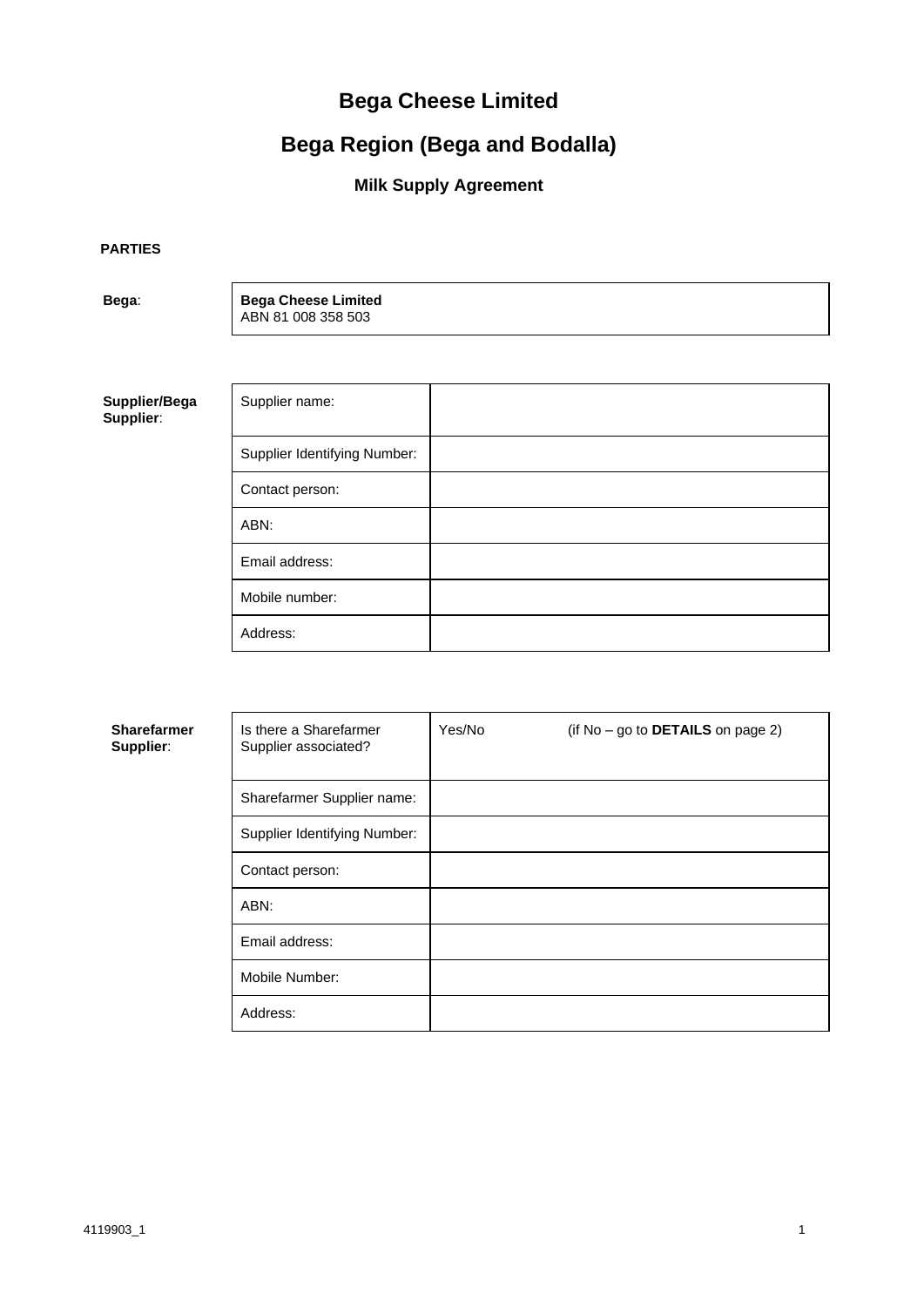## **DETAILS**

<span id="page-1-4"></span><span id="page-1-3"></span><span id="page-1-2"></span><span id="page-1-1"></span><span id="page-1-0"></span>

| 1. | Farms:                                      | Farm<br><b>Number</b>                                                                                                                                                           |                                                                                                                                                  |                               | <b>Farm Address</b>         |                               |                                                  |  |  |  |  |  |  |
|----|---------------------------------------------|---------------------------------------------------------------------------------------------------------------------------------------------------------------------------------|--------------------------------------------------------------------------------------------------------------------------------------------------|-------------------------------|-----------------------------|-------------------------------|--------------------------------------------------|--|--|--|--|--|--|
| 2. | Commencement<br>Date:<br>(Section 1.2)      | 28 June 2021, or if the Supplier starts supplying Bega under this Agreement after that<br>date, the date on which Bega first picks-up the Supplier's Milk under this Agreement. |                                                                                                                                                  |                               |                             |                               |                                                  |  |  |  |  |  |  |
| 3. | <b>Expiry Date:</b><br>(Section 1.2)        | 26 June 2022                                                                                                                                                                    |                                                                                                                                                  |                               |                             |                               |                                                  |  |  |  |  |  |  |
| 4. | Relevant<br>Percentage:<br>(Section 2.1)    | Bega Supplier:<br>Sharefarmer Supplier:                                                                                                                                         | Is there a Sharefarmer Supplier? If yes, complete the Relevant Percentages of the<br>Bega Supplier and the Sharefarmer Supplier below:<br>%<br>% |                               |                             |                               |                                                  |  |  |  |  |  |  |
| 5. | Payment<br>System:<br>(Section 2.3)         | $\Box$ MPS 1                                                                                                                                                                    | $\Box$ MPS 2                                                                                                                                     |                               |                             |                               |                                                  |  |  |  |  |  |  |
| 6. | Monthly<br>Minimum Prices:<br>(Section 2.1) |                                                                                                                                                                                 |                                                                                                                                                  |                               |                             |                               | <b>Monthly Minimum Prices (exclusive of GST)</b> |  |  |  |  |  |  |
|    |                                             |                                                                                                                                                                                 |                                                                                                                                                  |                               |                             |                               |                                                  |  |  |  |  |  |  |
|    |                                             |                                                                                                                                                                                 | <b>Production Month</b>                                                                                                                          |                               | MPS <sub>1</sub>            |                               | MPS <sub>2</sub>                                 |  |  |  |  |  |  |
|    |                                             |                                                                                                                                                                                 |                                                                                                                                                  | \$ per Kg<br><b>Butterfat</b> | \$ per Kg<br><b>Protein</b> | \$ per Kg<br><b>Butterfat</b> | \$ per Kg<br><b>Protein</b>                      |  |  |  |  |  |  |
|    |                                             | <b>July 2021</b><br>(28 June - 25 July 2021)                                                                                                                                    |                                                                                                                                                  | 5.15                          | 12.88                       | 5.30                          | 11.12                                            |  |  |  |  |  |  |
|    |                                             | August 2021<br>(26 July - 29 August 2021)                                                                                                                                       |                                                                                                                                                  | 5.15                          | 12.88                       | 5.30                          | 11.12                                            |  |  |  |  |  |  |
|    |                                             | September 2021                                                                                                                                                                  | (30 August - 26 September 2021)                                                                                                                  | 4.03                          | 10.06                       | 5.80                          | 9.96                                             |  |  |  |  |  |  |
|    |                                             | October 2021                                                                                                                                                                    | (27 September - 31 October 2021)                                                                                                                 | 4.03                          | 10.06                       | 5.87                          | 9.18                                             |  |  |  |  |  |  |
|    |                                             | November 2021                                                                                                                                                                   | (1 November - 28 November 2021)                                                                                                                  | 4.03                          | 10.06                       | 5.87                          | 9.18                                             |  |  |  |  |  |  |
|    |                                             | December 2021                                                                                                                                                                   | (29 November - 26 December 2021)                                                                                                                 | 4.03                          | 10.06                       | 5.41                          | 9.18                                             |  |  |  |  |  |  |
|    |                                             | January 2022                                                                                                                                                                    | (27 December 2021 - 30 January 2022)                                                                                                             | 4.27                          | 10.65                       | 5.41                          | 9.18                                             |  |  |  |  |  |  |
|    |                                             | February 2022                                                                                                                                                                   | (31 January - 27 February 2022)                                                                                                                  | 4.39                          | 10.99                       | 5.33                          | 9.96                                             |  |  |  |  |  |  |
|    |                                             | <b>March 2022</b><br>(28 February - 27 March 2022)                                                                                                                              |                                                                                                                                                  | 4.39                          | 10.99                       | 5.30                          | 11.12                                            |  |  |  |  |  |  |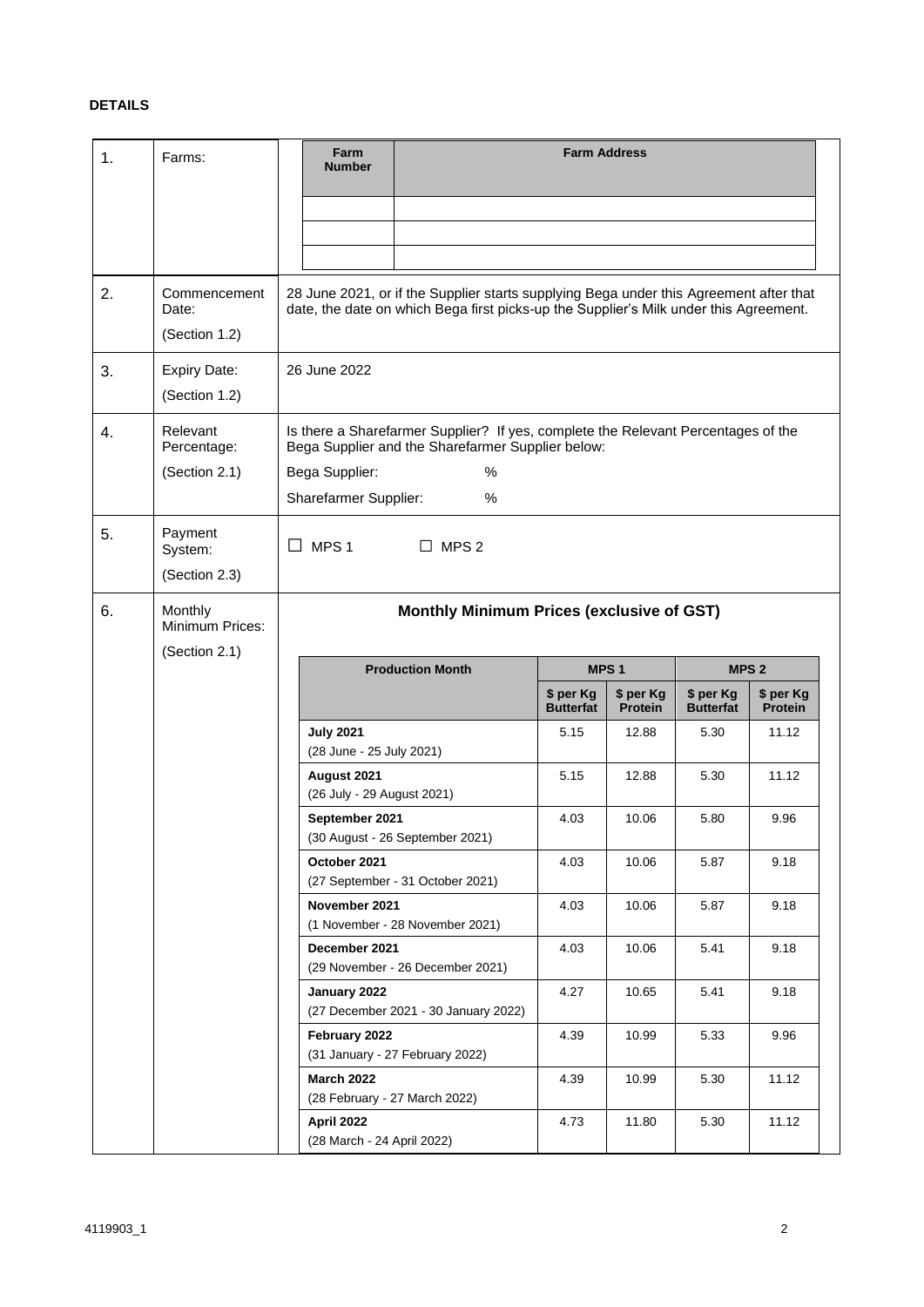<span id="page-2-2"></span><span id="page-2-1"></span><span id="page-2-0"></span>

|          |                                                          | <b>May 2022</b>  | (25 April - 29 May 2022)                                                                                                                                                                                                                                                                                                       |                                                 | 4.73<br>11.80             | 5.30                    | 11.12 |  |
|----------|----------------------------------------------------------|------------------|--------------------------------------------------------------------------------------------------------------------------------------------------------------------------------------------------------------------------------------------------------------------------------------------------------------------------------|-------------------------------------------------|---------------------------|-------------------------|-------|--|
|          |                                                          | <b>June 2022</b> | (30 May - 26 June 2022)                                                                                                                                                                                                                                                                                                        |                                                 | 5.28<br>13.20             | 5.30                    | 11.12 |  |
| 7.       | Productivity<br>Incentive:                               |                  |                                                                                                                                                                                                                                                                                                                                | Productivity Incentive rates (exclusive of GST) |                           |                         |       |  |
|          | (Section 2.5)                                            |                  | Milk Solids in kilograms (kg) in                                                                                                                                                                                                                                                                                               |                                                 |                           | \$ per Kg               |       |  |
|          |                                                          |                  | Milk accepted by Bega during<br>a Production Month                                                                                                                                                                                                                                                                             |                                                 | <b>Butterfat</b>          | Protein                 |       |  |
|          |                                                          |                  | 0 to 1,500                                                                                                                                                                                                                                                                                                                     |                                                 | 0.015                     | 0.038                   |       |  |
|          |                                                          |                  | 1,501 to 2,500                                                                                                                                                                                                                                                                                                                 |                                                 | 0.025                     | 0.065                   |       |  |
|          |                                                          |                  | 2,501 to 3,500                                                                                                                                                                                                                                                                                                                 |                                                 | 0.035                     | 0.090                   |       |  |
|          |                                                          |                  | 3,501 to 5,500                                                                                                                                                                                                                                                                                                                 |                                                 | 0.045                     | 0.115                   |       |  |
|          |                                                          |                  | 5,501 to 7,500                                                                                                                                                                                                                                                                                                                 |                                                 | 0.060                     | 0.155                   |       |  |
|          |                                                          |                  | 7,501 to 10,000                                                                                                                                                                                                                                                                                                                |                                                 | 0.075                     | 0.195                   |       |  |
|          |                                                          |                  | 10,001 to 12500                                                                                                                                                                                                                                                                                                                |                                                 | 0.090                     | 0.235                   |       |  |
|          |                                                          |                  | 12,501 to 15,000                                                                                                                                                                                                                                                                                                               |                                                 | 0.105                     | 0.275                   |       |  |
|          |                                                          |                  | 15,001 to 17,500                                                                                                                                                                                                                                                                                                               |                                                 | 0.120                     | 0.300                   |       |  |
|          |                                                          |                  | 17,501 to 20,000                                                                                                                                                                                                                                                                                                               |                                                 | 0.135                     | 0.355                   |       |  |
|          |                                                          |                  | 20,001 to 25,000                                                                                                                                                                                                                                                                                                               |                                                 | 0.150                     | 0.395                   |       |  |
|          |                                                          |                  | 25,001 to 30,000                                                                                                                                                                                                                                                                                                               |                                                 | 0.165                     | 0.435                   |       |  |
|          |                                                          |                  | 30,001 to 40,000                                                                                                                                                                                                                                                                                                               | 0.180                                           |                           | 0.475                   |       |  |
|          |                                                          |                  | 40,001 to 50,000                                                                                                                                                                                                                                                                                                               |                                                 | 0.195                     | 0.515                   |       |  |
|          |                                                          |                  | 50,001 to 60,000                                                                                                                                                                                                                                                                                                               |                                                 | 0.210                     | 0.555                   |       |  |
|          |                                                          |                  | 60,001 and above                                                                                                                                                                                                                                                                                                               |                                                 | 0.230                     | 0.600                   |       |  |
| 8.<br>9. | New Milk<br>Incentive rate:<br>(Section 2.6)<br>New Milk |                  | The New Milk Incentive rate is \$0.55 per Kg butterfat and \$1.10 per Kg protein<br>(approximately \$0.80 per Kg Milk Solids) on all Milk accepted by Bega during the relevant<br>calendar month over and above the New Milk Baseline.<br>Is the Supplier a new supplier to Bega? If yes, complete the baseline details below: |                                                 |                           |                         |       |  |
|          | Baseline for each                                        |                  |                                                                                                                                                                                                                                                                                                                                |                                                 |                           |                         |       |  |
|          | calendar month<br>for new                                |                  | <b>Baseline Calendar Month</b>                                                                                                                                                                                                                                                                                                 |                                                 | <b>Butterfat</b><br>(Kgs) | <b>Protein</b><br>(Kgs) |       |  |
|          | suppliers:                                               |                  | <b>July 2020</b>                                                                                                                                                                                                                                                                                                               |                                                 |                           |                         |       |  |
|          | (Section 2.6)                                            |                  | August 2020                                                                                                                                                                                                                                                                                                                    |                                                 |                           |                         |       |  |
|          |                                                          |                  | September 2020                                                                                                                                                                                                                                                                                                                 |                                                 |                           |                         |       |  |
|          |                                                          |                  | October 2020                                                                                                                                                                                                                                                                                                                   |                                                 |                           |                         |       |  |
|          |                                                          |                  | November 2020                                                                                                                                                                                                                                                                                                                  |                                                 |                           |                         |       |  |
|          |                                                          |                  | December 2020                                                                                                                                                                                                                                                                                                                  |                                                 |                           |                         |       |  |
|          |                                                          |                  | January 2021                                                                                                                                                                                                                                                                                                                   |                                                 |                           |                         |       |  |
|          |                                                          |                  | February 2021                                                                                                                                                                                                                                                                                                                  |                                                 |                           |                         |       |  |
|          |                                                          |                  | March 2021                                                                                                                                                                                                                                                                                                                     |                                                 |                           |                         |       |  |
|          |                                                          |                  | April 2021                                                                                                                                                                                                                                                                                                                     |                                                 |                           |                         |       |  |
|          |                                                          |                  | May 2021                                                                                                                                                                                                                                                                                                                       |                                                 |                           |                         |       |  |
|          |                                                          |                  | June 2021                                                                                                                                                                                                                                                                                                                      |                                                 |                           |                         |       |  |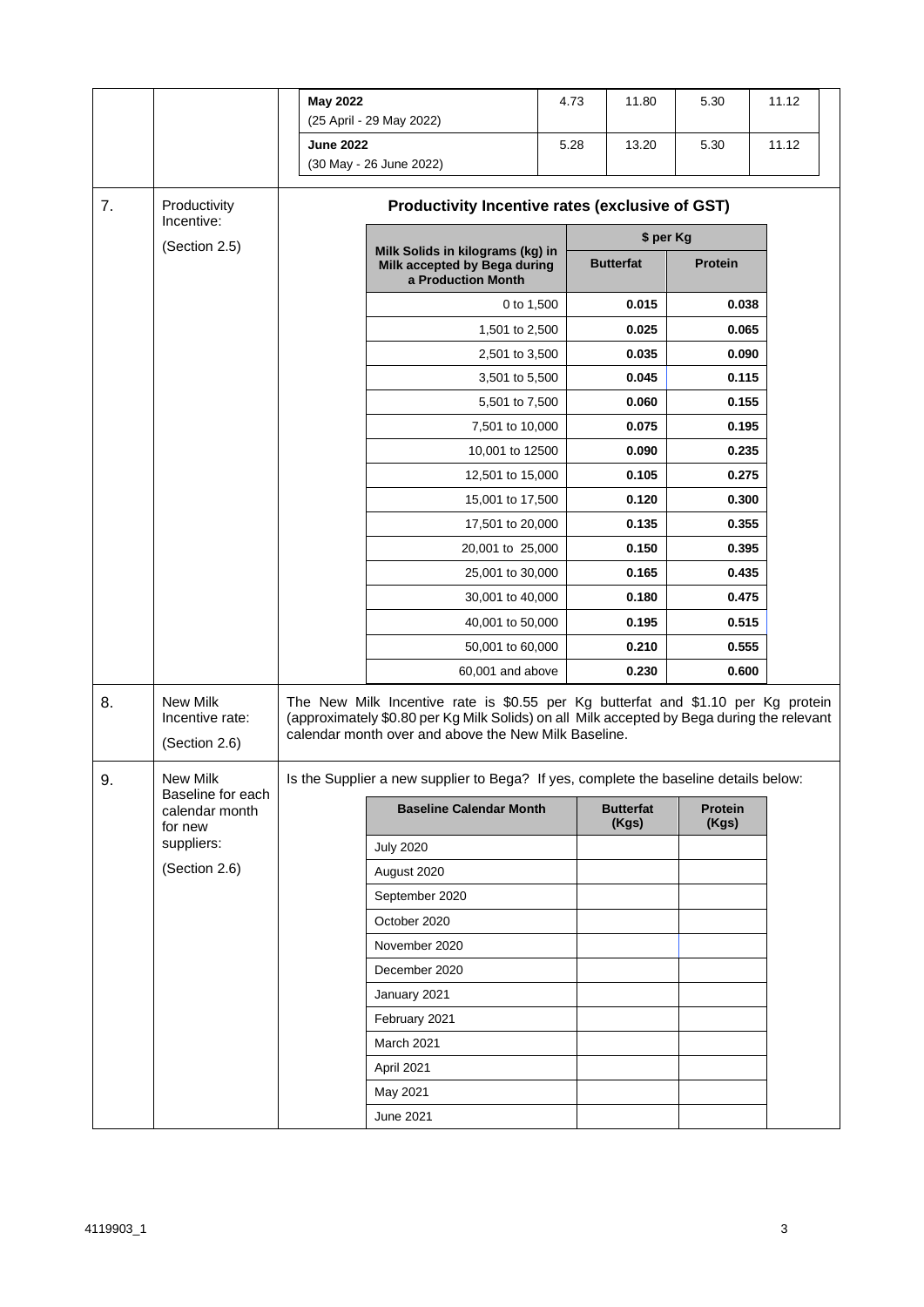<span id="page-3-0"></span>

| Growth Incentive<br>10.<br>rate: |               | The Growth Incentive rate is:                                                                                                                                                                                                                                                                                                                                                                                     |  |  |  |  |  |  |
|----------------------------------|---------------|-------------------------------------------------------------------------------------------------------------------------------------------------------------------------------------------------------------------------------------------------------------------------------------------------------------------------------------------------------------------------------------------------------------------|--|--|--|--|--|--|
|                                  | (Section 2.7) | \$0.16 per Kg butterfat and \$0.40 per Kg protein on the first 0 to 9.99% of the<br>increase in either Milk Solid by the Supplier above the Growth Incentive<br>Baseline during the Growth Incentive Period; plus<br>\$0.64 per Kg butterfat and \$1.60 per Kg protein on any balance above 9.99%<br>$\bullet$<br>of either Milk Solid above the Growth Incentive Baseline during the Growth<br>Incentive Period. |  |  |  |  |  |  |
|                                  |               | However, the Growth Incentive rate will be capped at a fixed rate of \$0.16 per Kg butterfat<br>and \$0.40 per Kg protein where 720,000 Kg Milk Solids or more are accepted by Bega<br>from the Supplier during the Growth Incentive Period.                                                                                                                                                                      |  |  |  |  |  |  |
|                                  |               | <b>Example of Application</b>                                                                                                                                                                                                                                                                                                                                                                                     |  |  |  |  |  |  |
|                                  |               | For example, if:                                                                                                                                                                                                                                                                                                                                                                                                  |  |  |  |  |  |  |
|                                  |               | the Growth Incentive Baseline for a supplier is 60,000 Kg butterfat and 40,000 Kg<br>$\bullet$<br>protein; and<br>at the end of the Growth Incentive Period, Bega has accepted 78,000 Kg butterfat<br>and 52,000 Kg protein from that supplier,                                                                                                                                                                   |  |  |  |  |  |  |
|                                  |               | then Bega will pay that supplier a Growth Incentive of:                                                                                                                                                                                                                                                                                                                                                           |  |  |  |  |  |  |
|                                  |               | (a) \$0.16 per Kg butterfat on 5,994 Kg of butterfat (being, 9.99% of the butterfat<br>baseline of 60,000 Kg) i.e. \$959.04; and                                                                                                                                                                                                                                                                                  |  |  |  |  |  |  |
|                                  |               | \$0.40 per Kg protein on 3,996 Kg protein (being 9.99% of the protein baseline<br>(b)<br>of 40,000 Kg) i.e. \$1,598.40; and                                                                                                                                                                                                                                                                                       |  |  |  |  |  |  |
|                                  |               | \$0.64 per Kg butterfat on 12,006 Kg butterfat (being the balance of total growth<br>(c)<br>in butterfat compared to baseline i.e. 18,000 Kg less 5,994 Kg) i.e. \$7,683.84;<br>and                                                                                                                                                                                                                               |  |  |  |  |  |  |
|                                  |               | \$1.60 per Kg protein on 8,004 Kg protein (being the balance of total growth in<br>(d)<br>protein compared to baseline i.e. 40,000 Kg less 3,996 Kg) i.e. \$12,806.40,                                                                                                                                                                                                                                            |  |  |  |  |  |  |
|                                  |               | being a total Growth Incentive of \$23,047.68.                                                                                                                                                                                                                                                                                                                                                                    |  |  |  |  |  |  |
|                                  |               | Note: If the Supplier commences supplying Bega part way through a Financial Year, then<br>the Growth Incentive will be calculated based on:                                                                                                                                                                                                                                                                       |  |  |  |  |  |  |
|                                  |               | the Supplier's Prior Deemed Milk Supply as set out in Item 13 of the Details; and<br>$\bullet$<br>the Milk accepted by Bega during the Term,                                                                                                                                                                                                                                                                      |  |  |  |  |  |  |
|                                  |               | (Total Annual Milk). The Supplier will then be paid a pro-rata proportion of the Growth<br>Incentive calculated on the proportion of the Total Annual Milk that was supplied to Bega.                                                                                                                                                                                                                             |  |  |  |  |  |  |
|                                  |               | If, in the example above:                                                                                                                                                                                                                                                                                                                                                                                         |  |  |  |  |  |  |
|                                  |               | 28,000 Kg butterfat and 22,000 Kg protein was the Prior Deemed Milk Supply by the<br>Supplier to its previous processor during the period commencing on 1 July 2020 and<br>ending on the day prior to the Commencement Date; and<br>50,000 Kg butterfat and 30,000 Kg protein was contained in the Milk accepted by<br>Bega during the Term,                                                                      |  |  |  |  |  |  |
|                                  |               | then, the Supplier will be paid:                                                                                                                                                                                                                                                                                                                                                                                  |  |  |  |  |  |  |
|                                  |               | 64.10% of the \$8,642.88 (being the total incentive calculated in the above example<br>on the growth in butterfat); and<br>57.69% of the \$14,404.80 (being the total incentive calculated in the above example<br>on the growth in protein),                                                                                                                                                                     |  |  |  |  |  |  |
|                                  |               | being, a total Growth Incentive of \$13,850.22.                                                                                                                                                                                                                                                                                                                                                                   |  |  |  |  |  |  |

 $\mathbf{r}$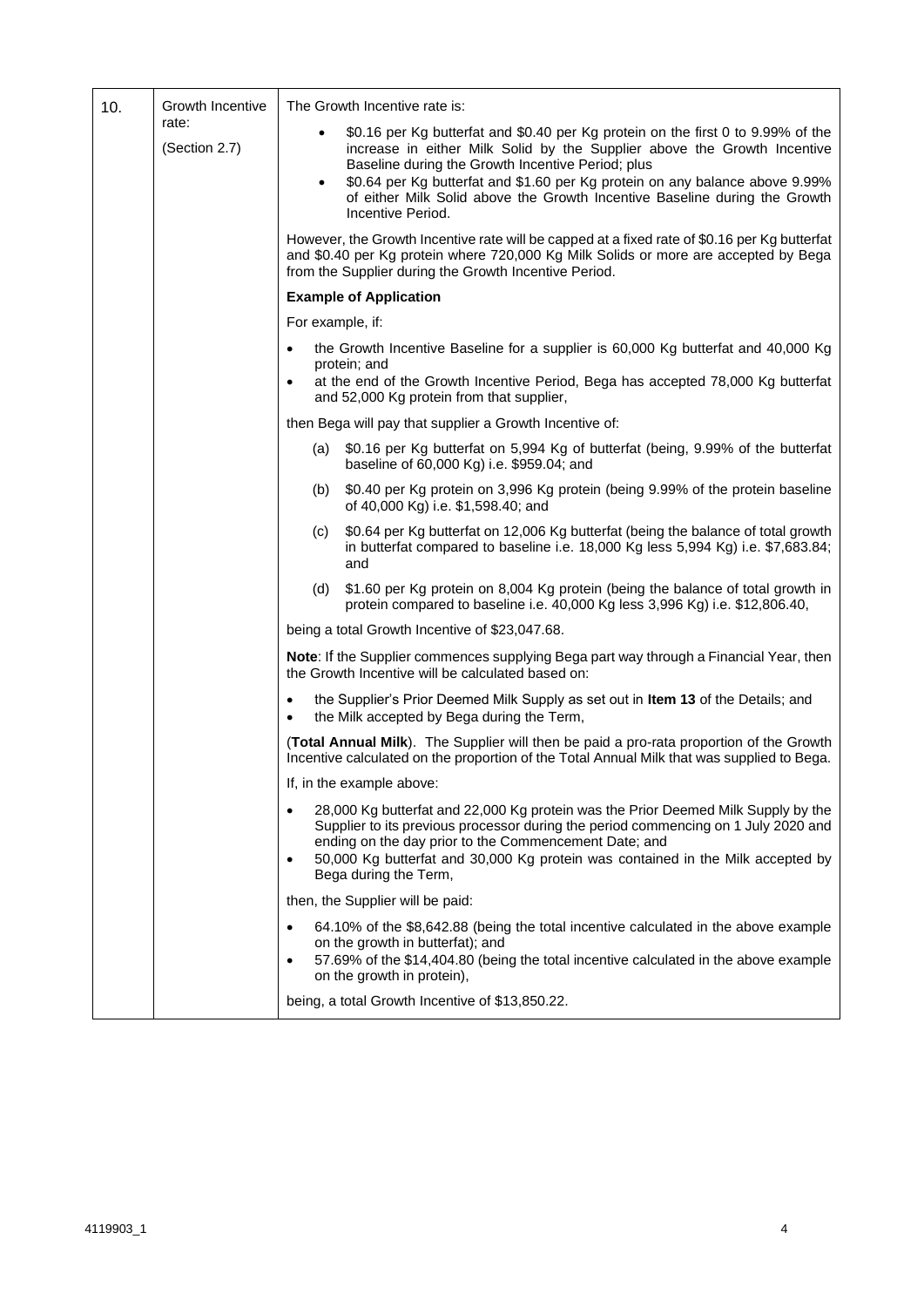<span id="page-4-2"></span><span id="page-4-1"></span><span id="page-4-0"></span>

| 11. | <b>Growth Milk</b><br>Baseline for new<br>suppliers: | Is the Supplier a new supplier to Bega? If yes, complete the baseline details agreed<br>between the parties below:                                                                                                                                                                                                                          |                                                                                                                                                                                                                                                                                                                                                                                                                       |                               |  |  |  |  |
|-----|------------------------------------------------------|---------------------------------------------------------------------------------------------------------------------------------------------------------------------------------------------------------------------------------------------------------------------------------------------------------------------------------------------|-----------------------------------------------------------------------------------------------------------------------------------------------------------------------------------------------------------------------------------------------------------------------------------------------------------------------------------------------------------------------------------------------------------------------|-------------------------------|--|--|--|--|
|     | (Section 2.7)                                        | <b>Baseline Financial Year</b>                                                                                                                                                                                                                                                                                                              | <b>Total Butterfat</b><br>(Kgs)                                                                                                                                                                                                                                                                                                                                                                                       | <b>Total Protein</b><br>(Kgs) |  |  |  |  |
|     |                                                      | 1 July 2019 to 28 June 2020                                                                                                                                                                                                                                                                                                                 |                                                                                                                                                                                                                                                                                                                                                                                                                       |                               |  |  |  |  |
|     |                                                      | 29 June 2020 to 27 June 2021                                                                                                                                                                                                                                                                                                                |                                                                                                                                                                                                                                                                                                                                                                                                                       |                               |  |  |  |  |
|     |                                                      | <b>Growth Incentive Baseline</b><br>(average previous 2 years)                                                                                                                                                                                                                                                                              |                                                                                                                                                                                                                                                                                                                                                                                                                       |                               |  |  |  |  |
| 12. | Fees for<br>Services:<br>(Section 2.8)               | The Fees for Services provided by Bega to the Supplier applicable during the Term are<br>Stop Fees being \$8.00 per daily pick up and \$22.00 per second daily pickup (or \$8.00<br>where either pickup is greater than 8,000 litres) and Freight Fees being 1.4c/L of Milk<br>freighted from the Farm to Bega.<br>No volume charges apply. |                                                                                                                                                                                                                                                                                                                                                                                                                       |                               |  |  |  |  |
| 13. | <b>Prior Deemed</b><br>Milk Supply<br>(Section 2.7)  |                                                                                                                                                                                                                                                                                                                                             | For the purposes of calculating the Growth Incentive for a Supplier that commences<br>supplying Bega part way through a Financial Year, the total amount of the Supplier's Milk<br>Solids supplied to its previous processor during the period commencing on 1 July 2021<br>and ending on the day prior to the Commencement Date is agreed to be the amount set<br>out in the table below (Prior Deemed Milk Supply): |                               |  |  |  |  |
|     |                                                      | <b>Financial Year</b>                                                                                                                                                                                                                                                                                                                       | <b>Total Butterfat</b><br>(Kgs)                                                                                                                                                                                                                                                                                                                                                                                       | <b>Total Protein</b><br>(Kgs) |  |  |  |  |
|     |                                                      | 1 July 2021 to the day prior to the<br><b>Commencement Date</b>                                                                                                                                                                                                                                                                             |                                                                                                                                                                                                                                                                                                                                                                                                                       |                               |  |  |  |  |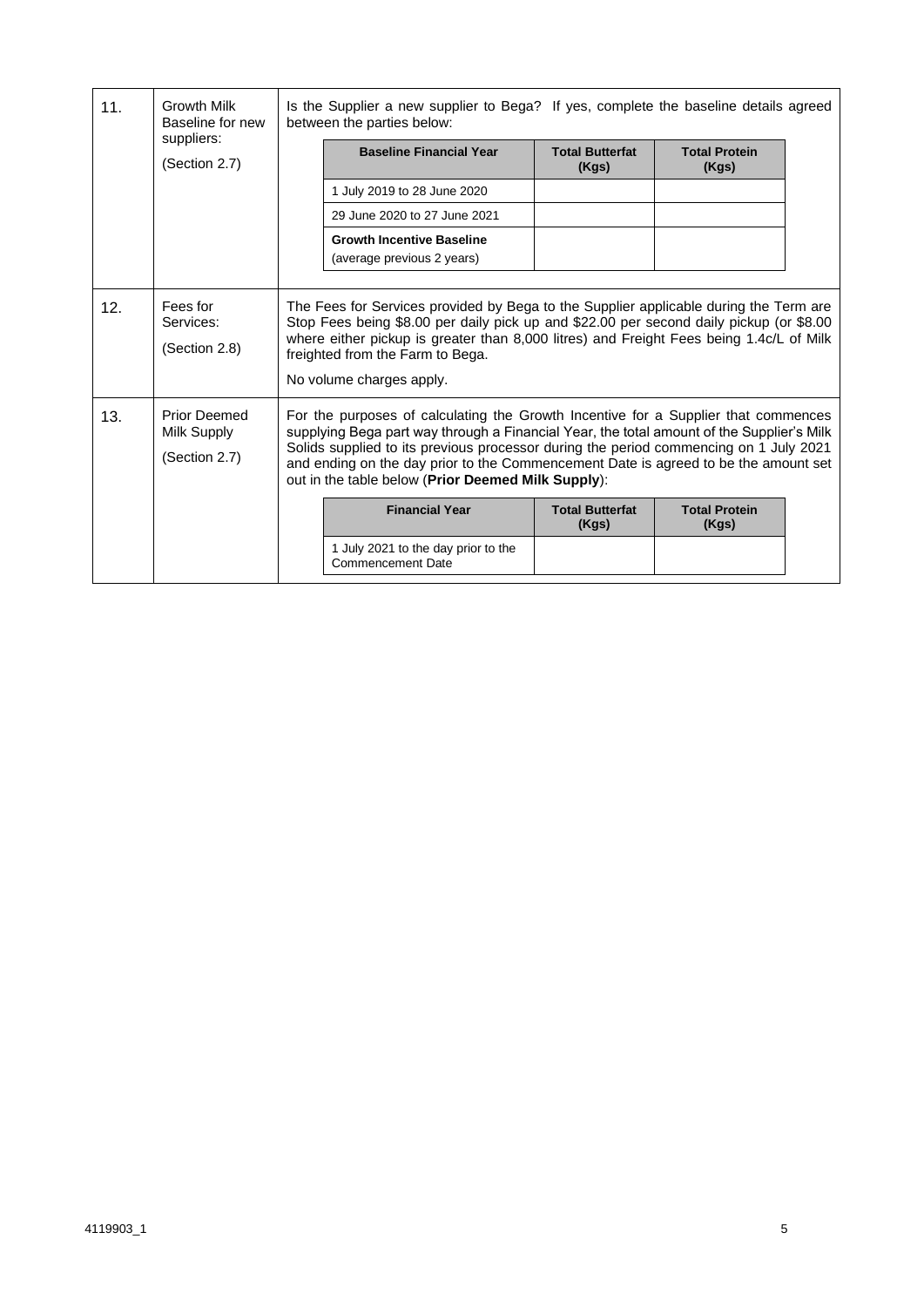**Bega** accepts the offer of the **Bega Supplier** and, if applicable, the **Sharefarmer Supplier**, to supply Milk to Bega on the terms of this Agreement.

| Signed for and on<br>behalf of the Bega<br>Supplier by the Bega<br>Supplier or an<br>authorised<br>representative: | (Signature)<br>(Name) |
|--------------------------------------------------------------------------------------------------------------------|-----------------------|
|                                                                                                                    |                       |
|                                                                                                                    | (Position)            |
|                                                                                                                    |                       |
|                                                                                                                    |                       |
|                                                                                                                    | (Date)                |
|                                                                                                                    |                       |
|                                                                                                                    |                       |
| Signed for and on<br>behalf of the                                                                                 |                       |
| <b>Sharefarmer Supplier</b>                                                                                        | (Signature)           |
| by the Sharefarmer                                                                                                 |                       |
| Supplier or an                                                                                                     |                       |
| authorised                                                                                                         |                       |
| representative:                                                                                                    | (Name)                |
|                                                                                                                    |                       |
|                                                                                                                    |                       |
|                                                                                                                    |                       |
|                                                                                                                    | (Position)            |
|                                                                                                                    |                       |
|                                                                                                                    | (Date)                |
|                                                                                                                    |                       |
|                                                                                                                    |                       |
| Signed for and on                                                                                                  | $\cdots$              |
| behalf of Bega Cheese<br>Limited ABN 81 008                                                                        | (Signature)           |
| 358 503 by an                                                                                                      |                       |
| authorised                                                                                                         |                       |
| representative:                                                                                                    |                       |
|                                                                                                                    | (Name)                |
|                                                                                                                    |                       |
|                                                                                                                    |                       |
|                                                                                                                    | (Position)            |
|                                                                                                                    |                       |
|                                                                                                                    |                       |
|                                                                                                                    |                       |
|                                                                                                                    | (Date)                |

٦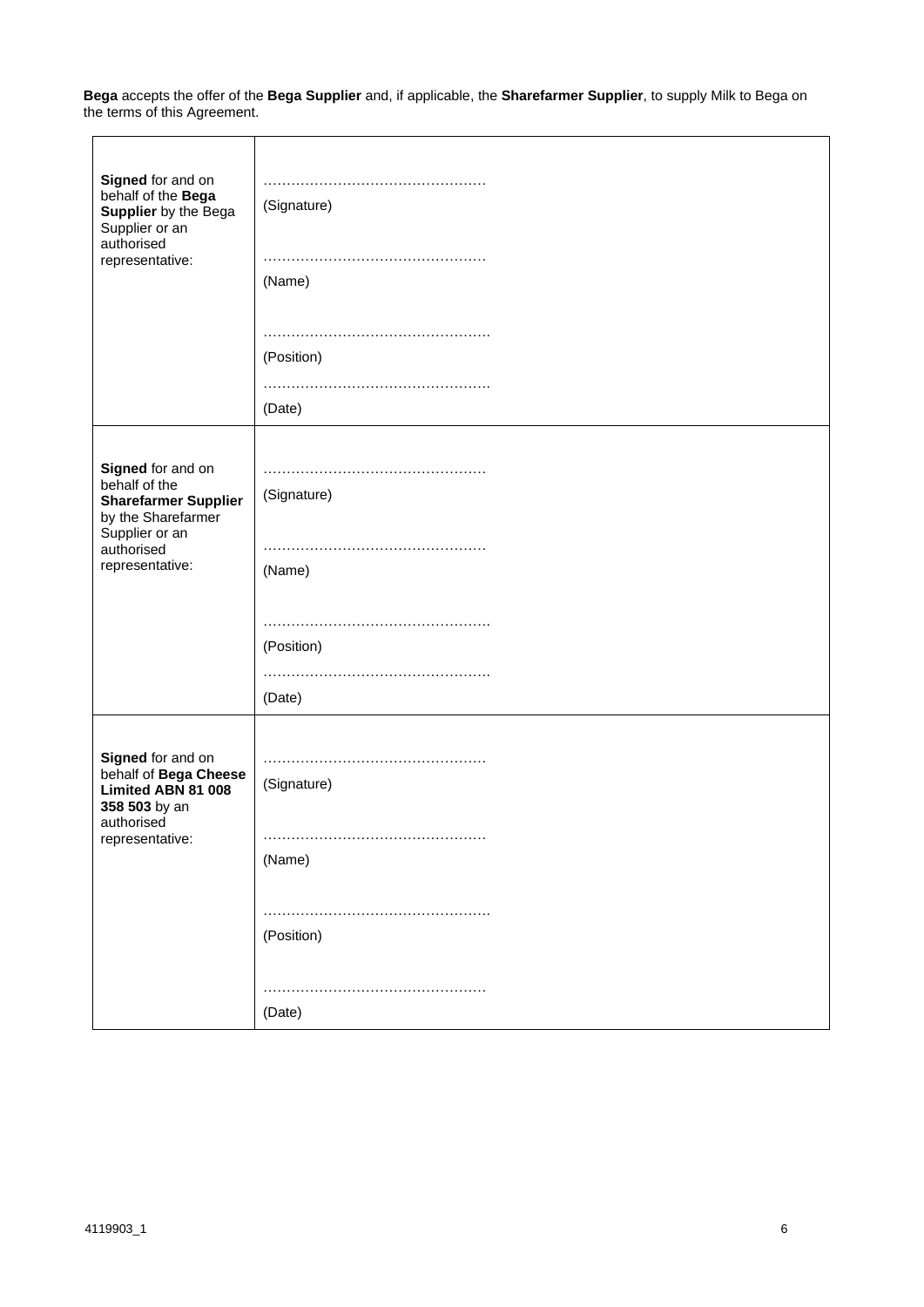## **1. Milk Supply**

#### 1.1 **Agreement to supply milk**

The Supplier agrees to supply Milk from the Farms to Bega, and Bega agrees to purchase such Milk from the Farms, on the terms and conditions set out in this Agreement.

## <span id="page-6-0"></span>1.2 **Term of milk supply agreement**

This Agreement commences on the Commencement Date and will end on the Expiry Date, unless terminated earlier in accordance with the provisions of this Agreement (**Term**).

#### <span id="page-6-2"></span>1.3 **Cooling-off period**

The Supplier may terminate this Agreement at any time within the period being 14 days after the date of execution of the Agreement without incurring any liability to Bega. If there is a Sharefarmer Supplier under this Agreement, both the Bega Supplier and the Sharefarmer Supplier must exercise their rights under this section [1.3](#page-6-2) acting jointly.

#### 1.4 **Special Conditions**

If there are Special Conditions set out in Appendix B, the parties must comply with those. To the extent there is any inconsistency between the Special Conditions and any other term of this Agreement, then the Special Conditions prevail.

## **2. Milk Pricing**

## <span id="page-6-1"></span>2.1 **Monthly Minimum Prices**

During the Term, Bega will pay the Supplier the Monthly Minimum Prices set out in **Item [6](#page-1-0)** of the Details for Fresh Milk supplied to Bega, based on the Milk Solids of that Milk. If there is a Sharefarmer Supplier, payments to the Bega Supplier and the Sharefarmer Supplier will be made in accordance with the Relevant Percentage for each.

#### 2.2 **Monthly Minimum Price Justification**

Bega's Monthly Minimum Prices are determined taking into account the following critical inputs:

- financial returns from Australian and international dairy markets and price trends;
- Australian dollar commodity exchange rates (especially against the US dollar, Yen and Euro);
- the milk production forecasts for the relevant supply region accounting for climatic and farm sustainability conditions in each region;
- competition for milk in the relevant supply region; and
- the internal product mix, customer contracts and operational efficiencies across the Bega Cheese Group (i.e. including Bega, Tatura Milk Industries Pty Ltd and Bega Dairy and Drinks Pty Ltd).

Once determined, the Monthly Minimum Prices are then transposed into Bega's payment systems for the relevant supply region.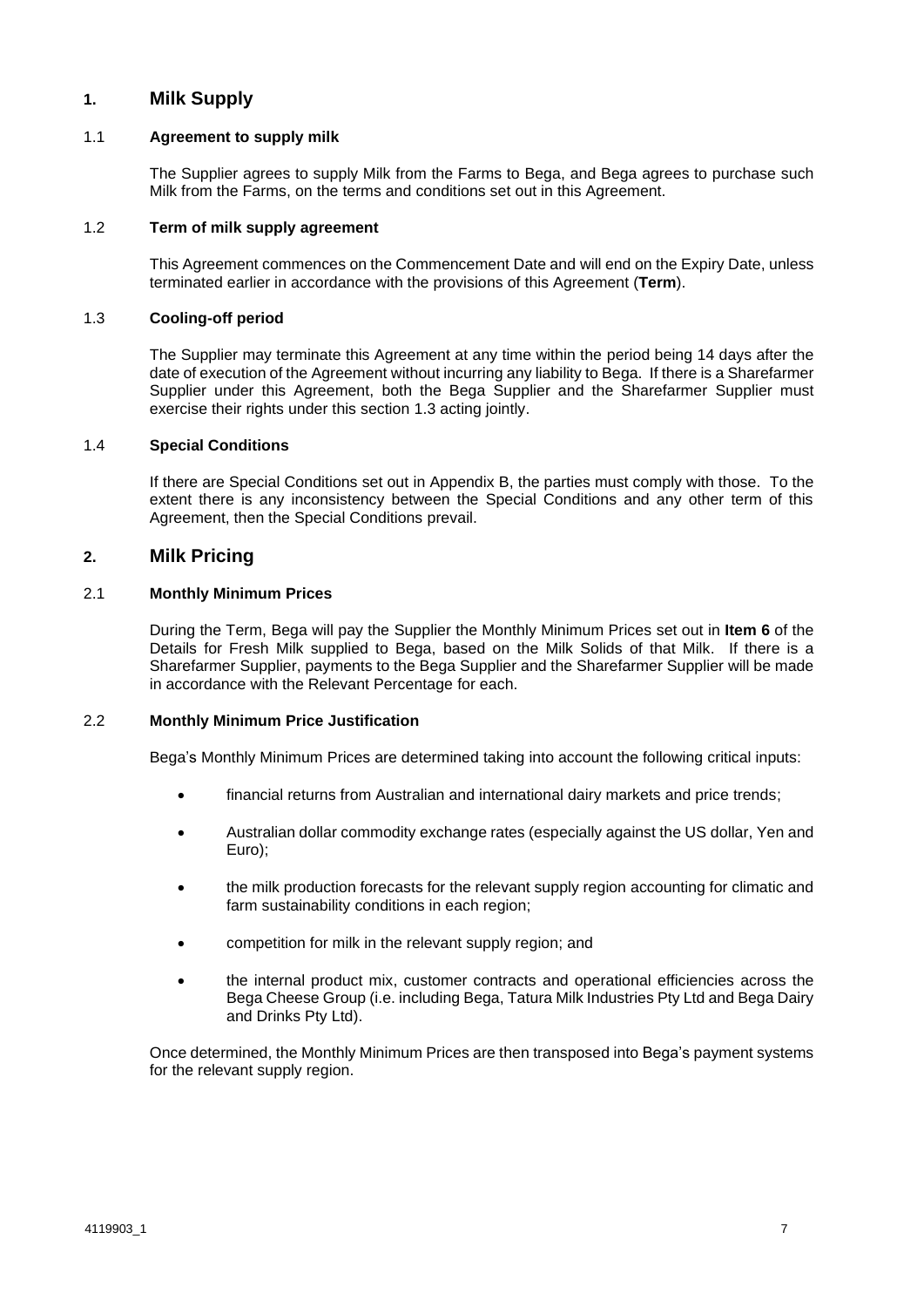#### <span id="page-7-0"></span>2.3 **Payment Systems**

Subject to clause 2.3A, the Supplier has a choice to be paid under one of two payment systems:

- **MPS 1 (Milk Payment System 1)**: MPS 1 provides for stronger out of peak payments to support those suppliers with management systems which result in flatter supply patterns.
- **MPS 2 (Milk Payment System 2)**: MPS 2 provides for relatively high spring pricing and assists suppliers with early season cash flow.

If there is a Sharefarmer Supplier under this Agreement, the Bega Supplier and the Sharefarmer Supplier must both be paid under the same payment system being either MPS 1 or MPS 2. If there is more than one Farm listed in **Item [1](#page-1-1)** of the Details, all Farms must be paid under the same payment system as well. If neither payment system is ticked in the Details or if different payment systems are ticked, and the Supplier has previously supplied Bega, Bega will use the payment system selected by the Bega Supplier during the 2020/21 Financial Year (**Applicable Pay Rate**).

2.3A If the Supplier supplied Bega under a previous agreement that ends part way through the 2021/2022 Financial Year and then starts supplying Bega under this Agreement, the Supplier must continue under this Agreement to be on the same payment system as the Supplier was on from the start of the 2021/2022 Financial Year.

## 2.4 **Permitted Deductions and Additions to Monthly Minimum Prices**

The Monthly Minimum Prices do not include Fees for Services and Industry Fees. The Fees for Services are set out in section [2.8](#page-9-0) and the Industry Fees are set out in section [2.9.](#page-9-1) Bega will deduct both of these from the Monthly Minimum Prices.

If Milk supplied under this Agreement fails to meet the Quality Standards for Fresh Milk, Bega will make further deductions from the Monthly Minimum Prices in accordance with section [2.10.](#page-9-2)

Any Growth Incentives, Productivity Incentives or New Milk Incentives (if applicable) will be added by Bega to the Monthly Minimum Prices in accordance with sections [2.5,](#page-7-1) [2.6](#page-8-0) and [2.7.](#page-8-1)

Therefore, the price Bega pays the Supplier for Milk during the Term is determined as follows:

| <b>MONTHLY</b><br><b>MINIMUM PRICES</b>                           |   | MINUS                                             |   | <b>PLUS</b>                                                                                                                                                                                              |   | <b>SUPPLIER</b><br><b>RETURNS FOR</b>    |
|-------------------------------------------------------------------|---|---------------------------------------------------|---|----------------------------------------------------------------------------------------------------------------------------------------------------------------------------------------------------------|---|------------------------------------------|
| x<br><b>MILK QUANTITY</b>                                         | ı | <b>Fees for Services,</b><br><b>Industry Fees</b> | ÷ | Productivity Incentive (if any),<br>New Milk Incentive (if any)                                                                                                                                          | Ι | <b>THE TERM</b><br>(exclusive of<br>GST) |
| (Kg butterfat and<br>Kg protein for a<br><b>Production Month)</b> |   | and<br><b>Quality Deductions</b><br>(if any)      |   | and at the end of the Growth<br>Incentive Period, the amount, if<br>any, by which the Growth<br>Incentive exceeds the total of all<br>New Milk Incentives paid for the<br><b>Growth Incentive Period</b> |   |                                          |

If there is a Sharefarmer Supplier under this Agreement, Bega will pay the Bega Supplier and the Sharefarmer Supplier their Relevant Percentage of the Supplier Returns calculated in accordance with the above table.

## <span id="page-7-1"></span>2.5 **Productivity Incentive**

Bega will pay the Supplier the Productivity Incentive. If there is a Sharefarmer Supplier, Bega will pay the Bega Supplier and the Sharefarmer Supplier their Relevant Percentage of the Productivity Incentive.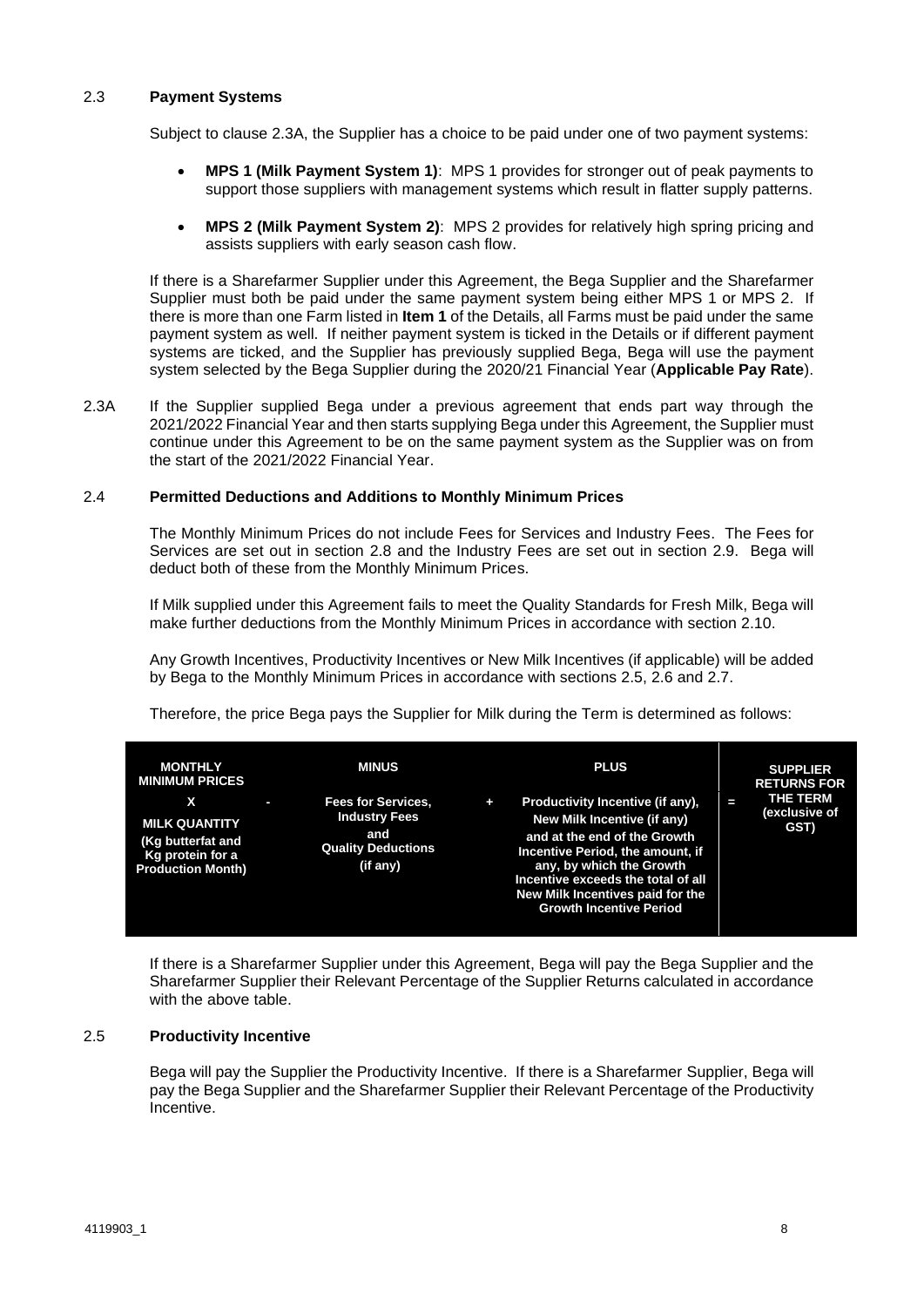The Productivity Incentive will be calculated in relation to each of the Farms on an individual basis for each Production Month during the Term. The Productivity Incentive will be paid at the relevant rate for the amount of Milk Solids accepted by Bega during each Production Month for the Term.

The rates for the Productivity Incentive are set out in **Item [7](#page-2-0)** of the Details. At the end of the Term, if there is more than one Farm listed in **Item [1](#page-1-1)** of the Details, Bega will group all those Farms together for the purposes of recalculating the Productivity Incentive for each Production Month. Bega will pay a top-up if there is any difference between what the Supplier would have been paid during the Term for each Production Month for the grouped Productivity Incentive compared to what the Supplier received for the Productivity Incentive for each Production Month during the Term based on individual Farms.

## <span id="page-8-0"></span>2.6 **New Milk Incentive**

If the Supplier is able to increase either or both of their Milk Solids in Milk accepted by Bega during any calendar month in the Term compared to the Milk Solids accepted by Bega during the same calendar month in the previous Financial Year (**New Milk Baseline**), the Supplier will be eligible for a new milk incentive at the rates set out in **Item [8](#page-2-1)** of the Details (**New Milk Incentive**). The New Milk Incentive will be paid one month after payments are made under the Applicable Pay Rate. The New Milk Incentive will be paid on the amount of Milk Solids in Milk which is accepted by Bega during each calendar month of the Term over and above the New Milk Baseline.

If the Supplier is a new supplier to Bega, the New Milk Baseline is set out in **Item [9](#page-2-2)** of the Details and is based on the evidence provided by the Supplier to Bega of their supply to their previous processor for that period. Suppliers paid under either MPS 1 or MPS 2 are eligible to receive the New Milk Incentive.

If there is more than one Farm listed in **Item [1](#page-1-1)** of the Details, Bega will group all those Farms together for the purposes of calculating the New Milk Incentive, unless there is a different Sharefarmer Supplier or Sharefarmer Suppliers associated with any of the Farms in which case the New Milk Incentive will be calculated and paid on a per Farm basis.

## <span id="page-8-1"></span>2.7 **Growth Incentive**

If the Supplier is able to increase either or both of their Milk Solids in the Milk accepted by Bega during the Growth Incentive Period, the Supplier may be eligible for a Growth Incentive under this sectio[n 2.7.](#page-8-1) The Growth Incentive is calculated on any increase in either or both of the Milk Solids which are accepted by Bega in the Growth Incentive Period over and above the average of the relevant Milk Solids in such milk supplied during the previous two Financial Years (**Growth Milk Baseline**). If the Supplier is a new supplier to Bega, the Growth Milk Baseline is set out in **Item [11](#page-4-1)** of the Details and, if the Supplier commences supplying Bega part way through a Financial Year, then the Growth Incentive will be calculated based on:

- the Supplier's Prior Deemed Milk Supply as set out in **Item [13](#page-4-0)** of the Details; and
- Milk accepted by Bega during the Term,

(**Total Annual Milk**). The Supplier will then be paid a pro-rata proportion of the Growth Incentive calculated on the proportion of the Total Annual Milk that was accepted by Bega during the Term.

The rates for the Growth Incentive and an example of the way in which the Growth Incentive operates are set out in **Item [10](#page-3-0)** of the Details.

If there is more than one Farm listed in **Item [1](#page-1-1)** of the Details, Bega will group all those Farms together for the purposes of calculating the Growth Incentive, unless there is a different Sharefarmer Supplier or Sharefarmer Suppliers associated with any of the Farms in which case the Growth Incentive will be calculated and paid on a per Farm basis.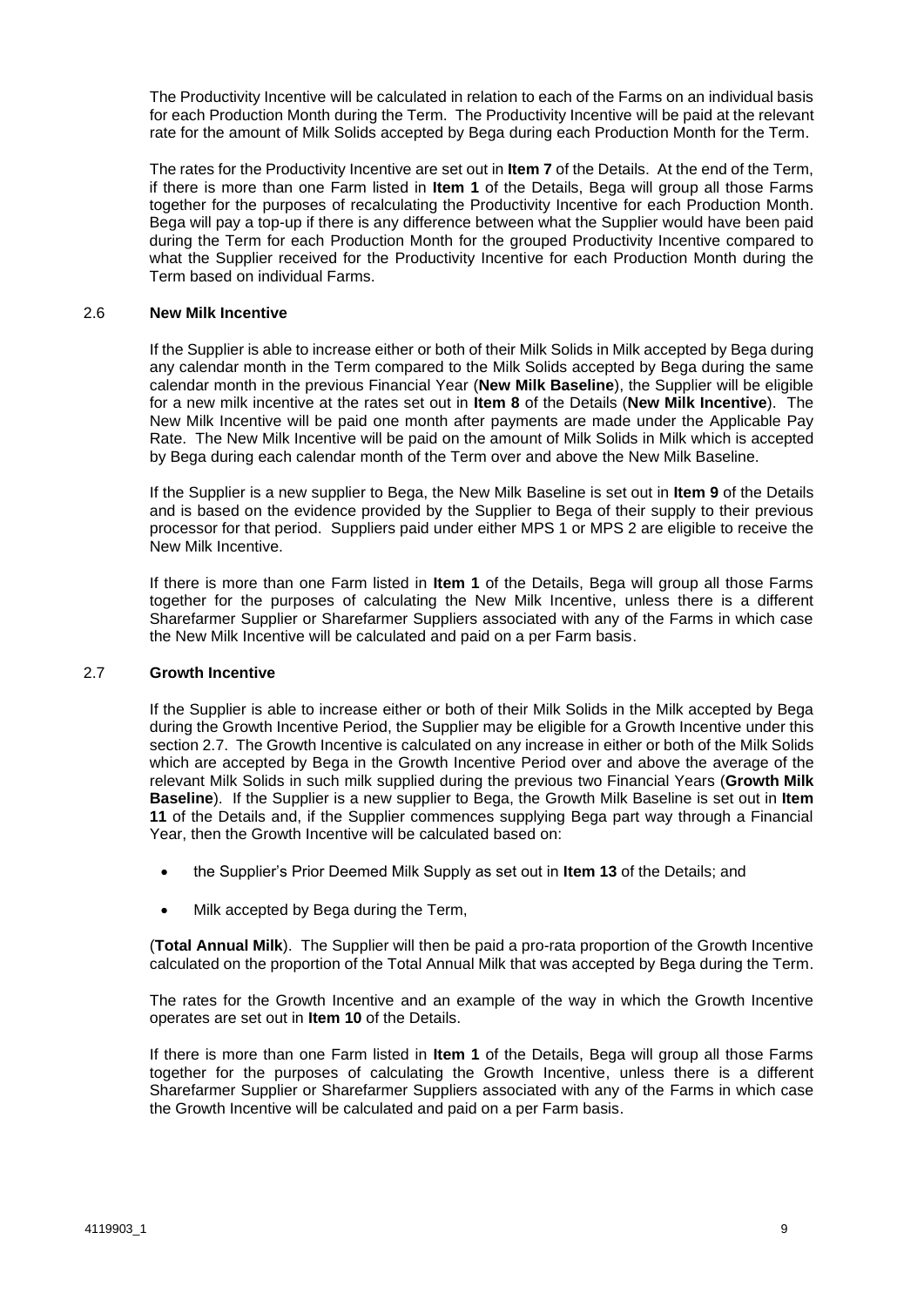To determine whether the Supplier will receive a Growth Incentive, at the end of the Growth Incentive Period, the Supplier will be assessed against both the criteria for the New Milk Incentive and the criteria for the Growth Incentive. If the Supplier would have received more money from Bega under the New Milk Incentive, the Supplier will not also be paid a Growth Incentive. If the Supplier would have been paid more money from Bega under the Growth Incentive, the Supplier will receive a top up payment as soon as reasonably practicable after the end of any relevant Financial Year, being the difference between what the Supplier would have been paid under the Growth Incentive less what they have been paid under the New Milk Incentive.

#### <span id="page-9-0"></span>2.8 **Fees for Services**

The Supplier agrees that Bega will provide various services to the Supplier during the Term and that Bega will deduct Fees for Services from the Monthly Minimum Prices payable to the Supplier for Milk supplied to Bega.

- In particular, Bega will charge the Supplier Stop Fees, being fees charged by Bega to the Supplier for each time a tanker stops to pick up Milk from the Supplier. This Fee is to provide incentive to the Supplier to install sufficient vat capacity to move to no more than once a day milk collection; and
- Freight Fees, being fees charged by Bega to the Supplier for freighting the Supplier's Milk to Bega.

The Fees for Services applicable during the Term are set out in **Item [12](#page-4-2)** of the Details. In relation to Stop Fees, the Supplier must notify Bega if one or more of the Farms have sufficient capacity for Bega to collect Milk on skip-a-day basis. If the Supplier has notified Bega that a Farm has capacity for skip-a-day collection, but Bega decides to arrange collection of the Milk from that Farm on a daily basis, the Supplier will only be charged the Stop Fee as if the Milk from that Farm has been collected on a skip-a-day basis. If twice a day pickup is required by the Supplier, Bega will charge an additional Stop Fee as set out in **Item [12](#page-4-2)** of the Details.

## <span id="page-9-1"></span>2.9 **Industry Fees**

The Supplier is liable to pay mandatory fees imposed by Dairy Australia, State Regulatory Authorities and animal welfare levies, along with various other fees or levies imposed by law (**Industry Fees**). These Industry Fees vary annually. The Supplier directs Bega to deduct these Industry Fees from amounts otherwise payable to the Supplier under this Agreement as soon as reasonably practicable after Bega has been notified of these fees.

## <span id="page-9-2"></span>2.10 **Quality Deductions and other Consequences**

If the Supplier does not supply Milk that is Fresh Milk to Bega during the Term, Bega will charge the Supplier Quality Deductions or implement other consequences in accordance with section [6](#page-11-0) of this Agreement.

## 2.11 **Milk Price Adjustments**

#### (a) **Milk Price Increases**

Bega will review milk prices throughout the Term. Where market conditions are conducive to a price increase, Bega may, during the Term, announce the payment of a:

- **Step Up** which is an additional payment that is paid to the Supplier for all Milk the Supplier has supplied to Bega during a period of the Term prior to Bega's announcement; and/or
- **Price Increase** which is an additional payment that is paid to the Supplier for all Milk the Supplier has supplied to Bega during a period of the Term after Bega's announcement.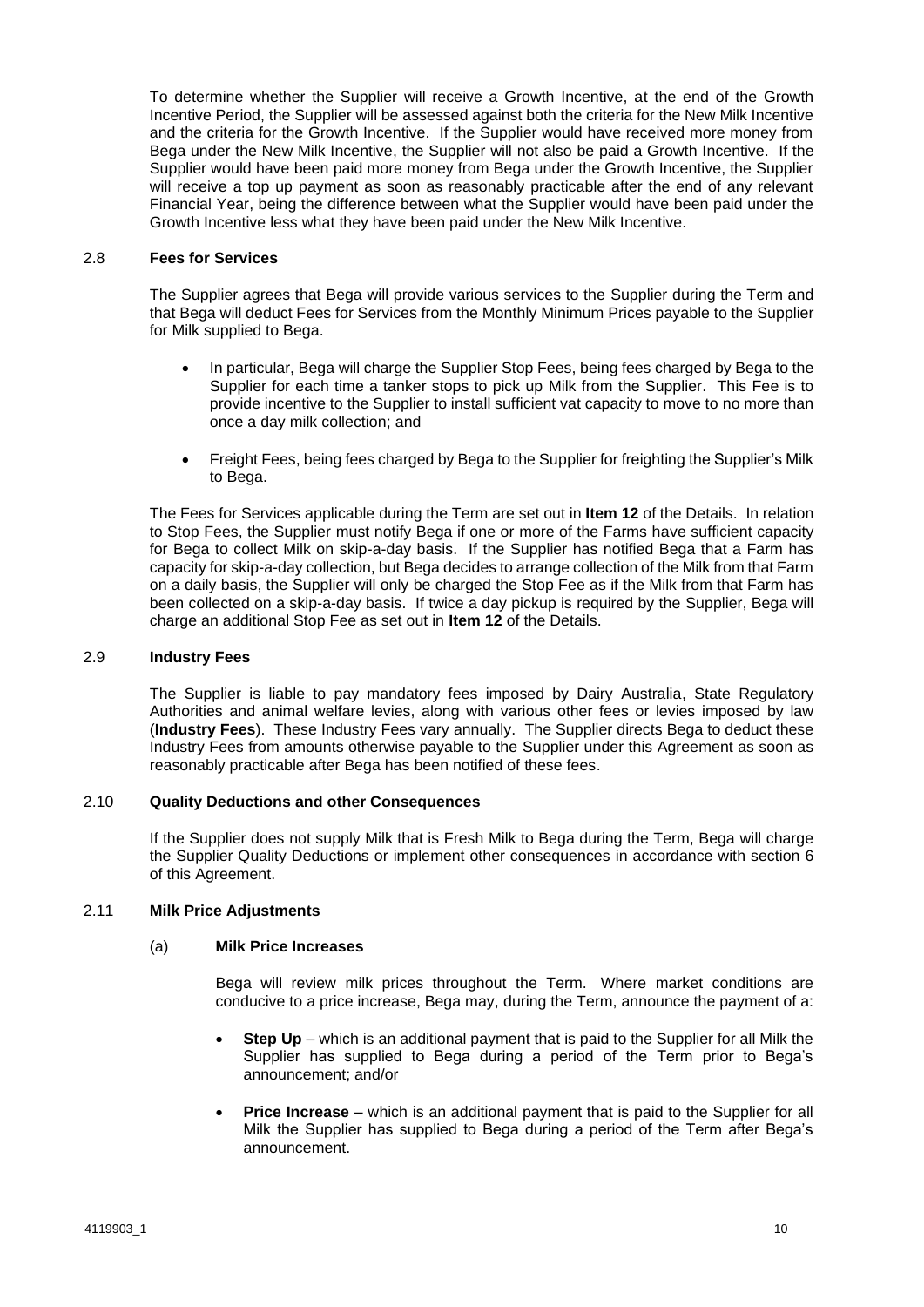Bega will notify the Supplier in writing of any Step Up and/or Price Increase.

## (b) **Milk Price Decreases**

Bega will not retrospectively reduce the minimum milk price during the Term. Only in exceptional circumstances will Bega consider price decreases on future milk prices within the Term and this would be done in accordance with the Mandatory Dairy Code.

A future milk price decrease within the Term is permitted under the Mandatory Dairy Code in exceptional circumstances where an event of limited duration occurs outside of Australia that has a highly significant effect on supply, demand or costs in the dairy industry and is not caused by decisions made by Bega or any other processor.

In the event that Bega decides to decrease future milk prices as permitted by the Mandatory Dairy Code, Bega will give the Supplier at least 30 days prior written notice of the price decrease and include all other details required by the Mandatory Dairy Code. The Supplier will have a right to terminate this Agreement within 21 days after receiving any such notice, with effect from the day the price decrease occurs. The Supplier will also have the right to rescind any such termination before the end of those 21 days. If there is a Sharefarmer Supplier, both the Bega Supplier and the Sharefarmer Supplier must exercise their rights under this section acting jointly.

## **3. Payment**

## 3.1 **Pay Periods**

Bega will pay the Supplier in respect of each Production Month. There are 12 Production Months in each Financial Year. A pay week is seven days, finishing on a Sunday. Production Months have either four or five weeks.

#### 3.2 **Payment Method**

Bega will make all payments required under this Agreement into the bank accounts that have been nominated by the Supplier. Payments will be made for the previous Production Months' Milk supply on or before the 10th of the following month, except payments for the New Milk Incentive which will occur in the following month in accordance with clause [2.6,](#page-8-0) and payments for the Growth Incentive which will occur after the end of any relevant Financial Year in accordance with clause [2.7.](#page-8-1) The Supplier agrees that the first payment made under this Agreement will not be due and payable by Bega until after the completion of the 14 day cooling off period set out in section [1.3.](#page-6-2)

## 3.3 **Pay Statements**

Bega will provide the Supplier with a Pay Statement for each Production Month. The Pay Statement will consist of:

- (a) a Recipient Created Tax Invoice for Milk supplied in the Production Month which also details the Fees for Services, and the Industry Fees for the Production Month;
- (b) where applicable, a Recipient Created Tax Invoice for the reimbursement of any expenses incurred by the Supplier which Bega has agreed to pay; and
- (c) a Year to date Statement.

The Bega Supplier and, if applicable, the Sharefarmer Supplier must notify Bega prior to the end of any Production Month in relation to which they wish to change any of their contact details, including banking and address details to facilitate prompt payment for Milk.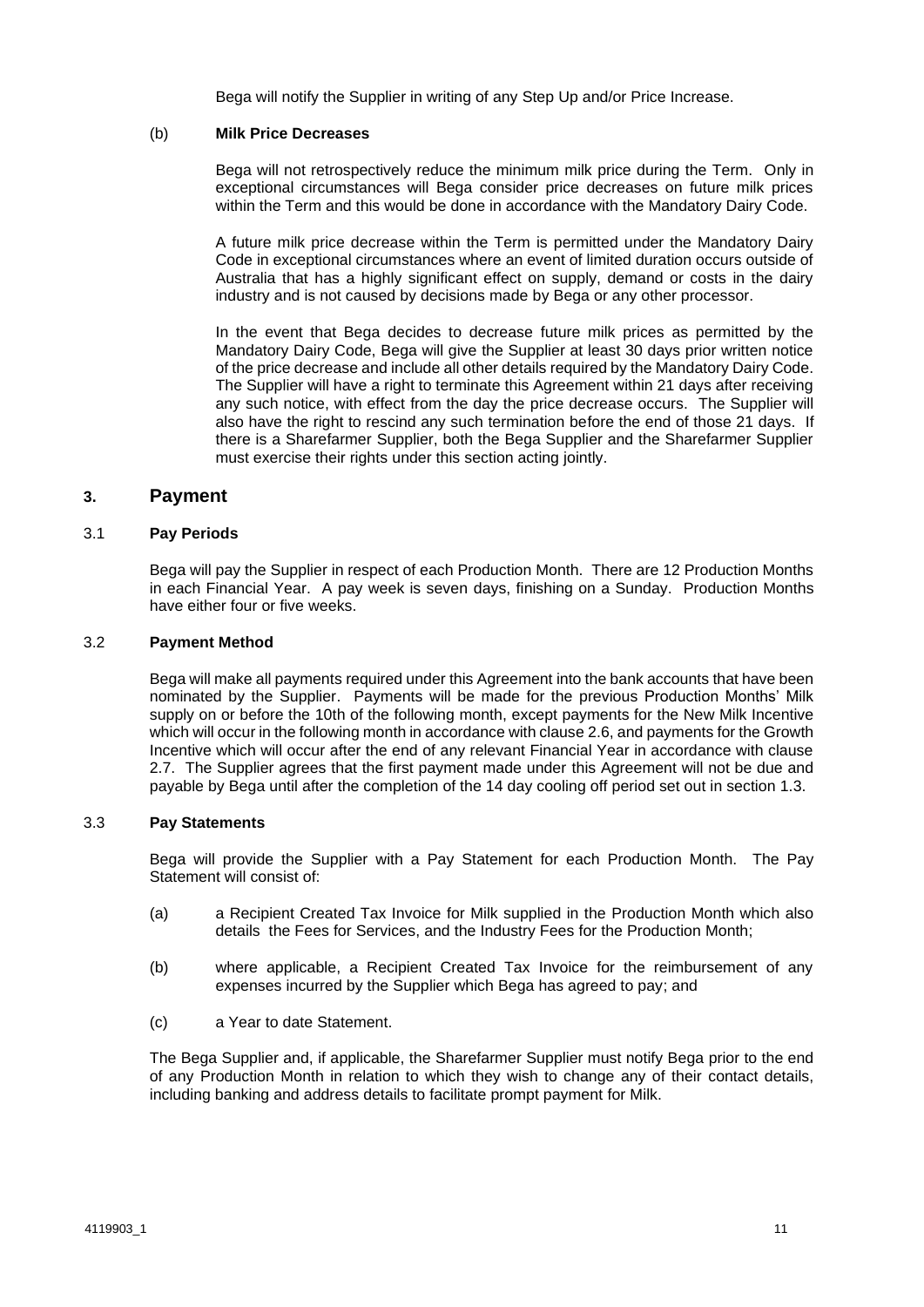## **4. Collection of milk**

## 4.1 **Collection Times**

Bega will collect Milk at the times and in the frequencies agreed between the parties. Collection times are determined by factors including Milk volumes and tanker capacity. Reasonable notice will be given by Bega or its freight contractor to the Supplier of any changes to pick up frequencies.

## 4.2 **Title**

Ownership of Milk supplied under this Agreement passes from the Supplier to Bega when the Milk enters the tanker of Bega's contractor.

## 4.3 **Minimum Volumes**

Bega requires that at least 500 litres of Milk is available for collection at any one time from each Farm. The Supplier must ensure the Milk the Supplier supplies under this Agreement is refrigerated, agitated and is less than 48 hours old at the time it is due to be collected by Bega.

## 4.4 **Notification to Bega of Power Outages**

If the Supplier gives Bega reasonable notice that a Farm's dairy will suffer a power outage, Bega will use reasonable efforts to pick Milk up before the power outage to assist the Supplier in preventing hot Milk.

## **5. Supplier Obligations**

At all times during the Term, the Supplier is required to:

- (a) comply with dairy licensing requirements and must harvest and hold Milk in an approved dairy premises and comply with the relevant State Food Authority licence conditions and regulations;
- (b) take all reasonable steps to ensure the health and safety of Bega staff and Bega's contracted tanker drivers while they are on the Farms;
- (c) provide safe and suitable access to allow an easy entrance and exit for Bega's contracted tankers to and from the Farms and efficient collection of the Milk from the Farms;
- (d) comply with all applicable laws, regulations and mandatory codes, including but not limited to those in relation to occupational health and safety, employment and workplace relations, modern slavery, environmental management, waste management and animal welfare; and
- (e) take all reasonable steps to avoid the use of GMO feeds and feed products.

A failure by the Supplier to comply with any of the above obligations may result in the suspension of this Agreement in accordance with section [6.6\(c\)](#page-13-0) or, subject to section [7.1\(b\),](#page-14-0) termination of this Agreement.

## <span id="page-11-0"></span>**6. Milk Quality Standards and Milk Quantity**

## 6.1 **Quality Obligations**

The Supplier must ensure the Milk to be supplied under this Agreement is Fresh Milk and that the Supplier complies with the Bega Cheese On Farm Quality Assurance Program.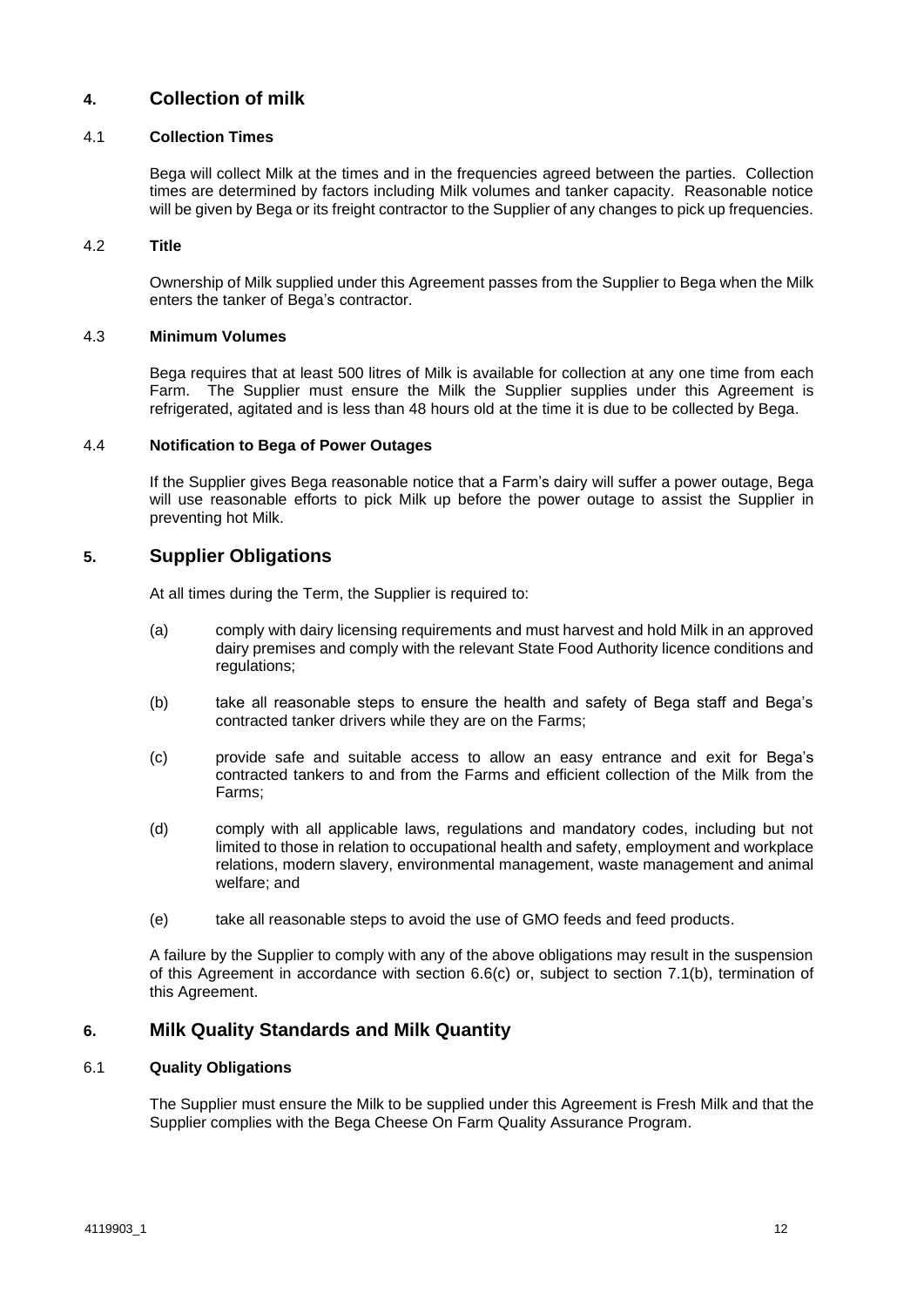## <span id="page-12-0"></span>6.2 **Self-Reporting Quality Standard Breaches and Consequences**

If the Supplier suspects that Milk to be supplied under this Agreement is not Fresh Milk in terms of the "Sensory", "Temperature" or "Antibiotic/Inhibitory Substances" parameters set out in the Quality Table, the Supplier must self-report that breach by immediately contacting Bega and arranging for a sample to be tested by Bega. If the sample tested breaches the relevant Quality Standard:

- (a) Bega will provide written notice of the test results and the fact that the Supplier must promptly and safely dispose of the relevant Milk on-farm; and
- (b) Bega will reject the Milk by providing written notice to the Supplier as soon as practicable of the rejection, including the reason for the rejection, and the Dumping Policy will apply.

#### 6.3 **General Consequences of Failure to comply with Quality Standards and the Bega Cheese On Farm Quality Assurance Program**

Where the Supplier does not self-report a breach of a Quality Standard under section [6.2](#page-12-0) and:

- (a) the Supplier does not supply Fresh Milk, the consequences set out in the Quality Table will apply including:
	- (i) Quality Deductions being applied (as applicable);
	- (ii) Bega rejecting the relevant Milk (in which case Bega will be required to provide written notice to the Supplier as soon as practicable of the rejection, including the reasons for the rejection) and, subject to the Dumping Policy applying under section [6.4,](#page-12-1) no payment being made for the relevant Milk and the Supplier being required to promptly and safely dispose of that Milk on-farm; and
	- (iii) an audit being conducted in accordance with regulatory requirements.
- (b) the Supplier fails to comply with the Bega Cheese On Farm Quality Assurance Program, this may result in the suspension of this Agreement in accordance with section [6.6\(c\).](#page-13-0)

## <span id="page-12-1"></span>6.4 **Dumping Policy**

On the first three occasions in any Financial Year (or any part year) during the Term where either:

- <span id="page-12-2"></span>(a) the Supplier self-reports that Milk to be supplied is in breach of the Quality Standards in accordance with section [6.2;](#page-12-0) or
- <span id="page-12-3"></span>(b) Milk that is to be supplied is rejected by a tanker driver in accordance with the Quality Standards,

Bega will reject the Milk by providing written notice to the Supplier specifying the reasons for the rejection, the Supplier will promptly and safely dispose of the Milk on-farm and Bega will still pay for the Milk (based on an average of the Milk Solids in the previous three collections of Milk) at the Monthly Minimum Prices less a Quality Deduction equal to:

- (c) in the case of the first dump 10% of the Monthly Minimum Prices;
- (d) in the case of the second dump 30% of the Monthly Minimum Prices; and
- (e) in the case of the third dump 30% of the Monthly Minimum Prices.

On each subsequent occasion in a Financial Year (or any part year) during the Term that section [6.4](#page-12-1)[\(a\)](#page-12-2) or [6.4](#page-12-1)[\(b\)](#page-12-3) applies, Bega will not pay for the Milk.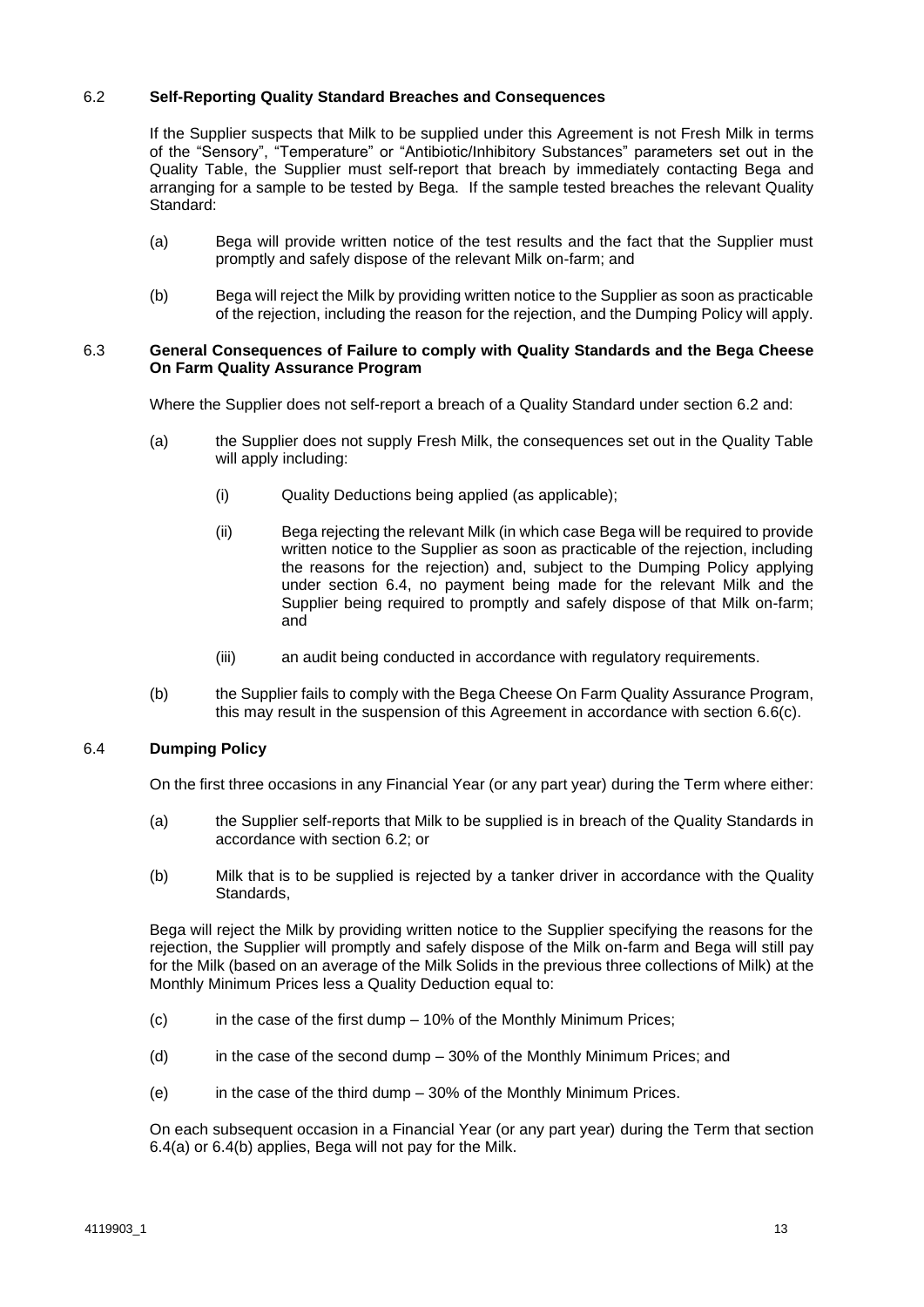## 6.5 **Notification of Breach of Quality Standards**

Bega will report all results to the Supplier of breaches of the Quality Standards by the following means:

- (a) **Weekly Receival Summary** Bega will provide a summary of the previous seven day period to the Supplier indicating the Bega quality summary position for payment;
- (b) **SMS** Bega will provide details (butterfat/protein/BMCC) via SMS as soon as possible after each pick-up if requested by the Supplier;
- (c) **Web access** the Supplier may access their quality results on the "BEGAfarm" web page as soon as they are available. Access to the web page is via the link on the Bega Home Page (at [www.begacheese.com.au\)](http://www.begacheese.com.au/). A security password is required to access this site.

#### <span id="page-13-1"></span>6.6 **Quality Assurance Program**

#### (a) **Accreditation**

The Supplier must obtain accreditation under the Bega Cheese On Farm Quality Assurance Program:

- (i) if required by the applicable dairy authority, within three months of the Commencement Date if the Supplier did not supply milk to Bega or BDD Australia Pty Ltd (formerly LD&D Australia Pty Ltd) immediately before the Commencement Date; and
- (ii) otherwise, every two years, or more frequently if required for compliance with industry regulatory requirements,

and thereafter the Supplier must comply with the requirements of that program.

#### <span id="page-13-2"></span>(b) **Audits and reviews**

The Supplier will permit performance based audits of the systems and facilities of the Supplier by an auditor approved by Bega and paid for by Bega, as deemed reasonably necessary by Bega in order to comply with regulatory requirements (**QA System Audit**).

The Supplier will permit performance based reviews of the systems and facilities of the Supplier by Bega to periodically check the Supplier's ongoing compliance with the Quality Standards or where the Supplier has failed to comply with a relevant Quality Standard (**Quality Review**). Quality Reviews triggered by the Supplier's failure to comply with the Quality Standards will be at the cost of the Supplier.

#### <span id="page-13-0"></span>(c) **Suspension**

Accreditation of the Supplier under section [6.6\(a\)](#page-13-1) may be suspended if either:

- (i) any critical non-conformances are found during a QA System Audit. Critical non-conformances require the auditor to notify the relevant State Food Authority of the breach in food safety within 24 hours and the non-conformance must be cleared by a State Food Authority officer; or
- (ii) repeated major or minor non-conformances are not rectified by the Supplier as applicable, within such reasonable time for rectification as is provided to the Supplier by Bega.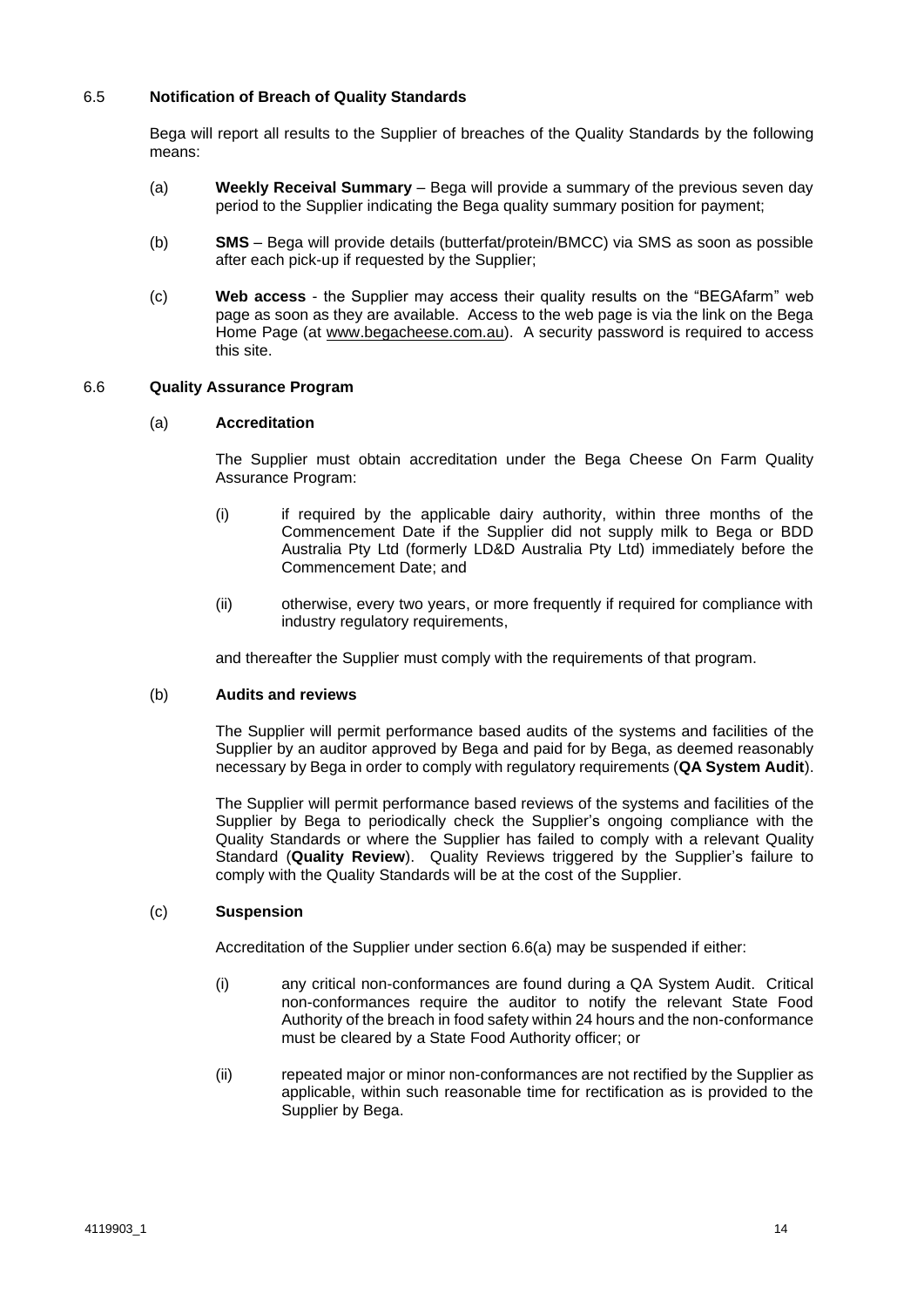The suspension will remain in place until the non-conformance has been rectified and confirmed by the State Food Authority auditor or Bega auditor (or both). Bega will suspend Milk collection from the Supplier if critical non-conformances are not addressed, repeated major and minor non-conformances are not rectified within such reasonable time for rectification as is provided to the Supplier, as applicable, by Bega or the Farms pose an unacceptable and ongoing food safety or quality risk.

#### 6.7 **Milk Quantity**

To ensure accuracy of volumes of Milk supplied, Bega will ensure milk freight contractors check and, if necessary, recalibrate the meters on its tanker fleet every six months.

## **7. General**

## <span id="page-14-1"></span>7.1 **Termination**

- (a) The Supplier may terminate this Agreement at any time without cause upon the Supplier providing written notice to Bega, effective 30 days after repayment to Bega of any amounts the Supplier owes Bega or in circumstances permitted by the Mandatory Dairy Code.
- <span id="page-14-0"></span>(b) Either Bega on the one hand or the Supplier on the other may terminate this Agreement with immediate effect, if the other of them commits a material breach of this Agreement.
- (c) In order to terminate this Agreement in accordance with this section, the terminating party will provide the other party with written notice of:
	- (i) the termination;
	- (ii) the reason for the termination; and
	- (iii) the day the termination takes effect.
- (d) If there is a Sharefarmer Supplier under this Agreement, the Bega Supplier and the Sharefarmer Supplier must exercise their rights under sections [7.1\(a\)](#page-14-1) and [7.1\(b\)](#page-14-0) acting jointly.

#### 7.2 **Variations**

- (a) This Agreement may only be unilaterally varied during the Term by Bega in the circumstances permitted by the Mandatory Dairy Code and provided that variation is effected in accordance with the requirements of the Mandatory Dairy Code. Bega will provide the Supplier with written notice of any such unilateral variation as soon as practicable after the variation and will include the details and reason for the variation, and the day the variation takes effect.
- (b) This Agreement may otherwise only be varied by both parties agreeing in writing to the variation.

## 7.3 **Obligation to act in good faith**

Bega on the one hand and the Supplier on the other agree that each must deal with the other in good faith in relation to the supply of Milk.

## 7.4 **Conduct of the parties**

The parties will not engage in behaviour that is, or may reasonably be considered to be intimidating, bullying, or harassing or commit any act or behaviour which is offensive or abusive in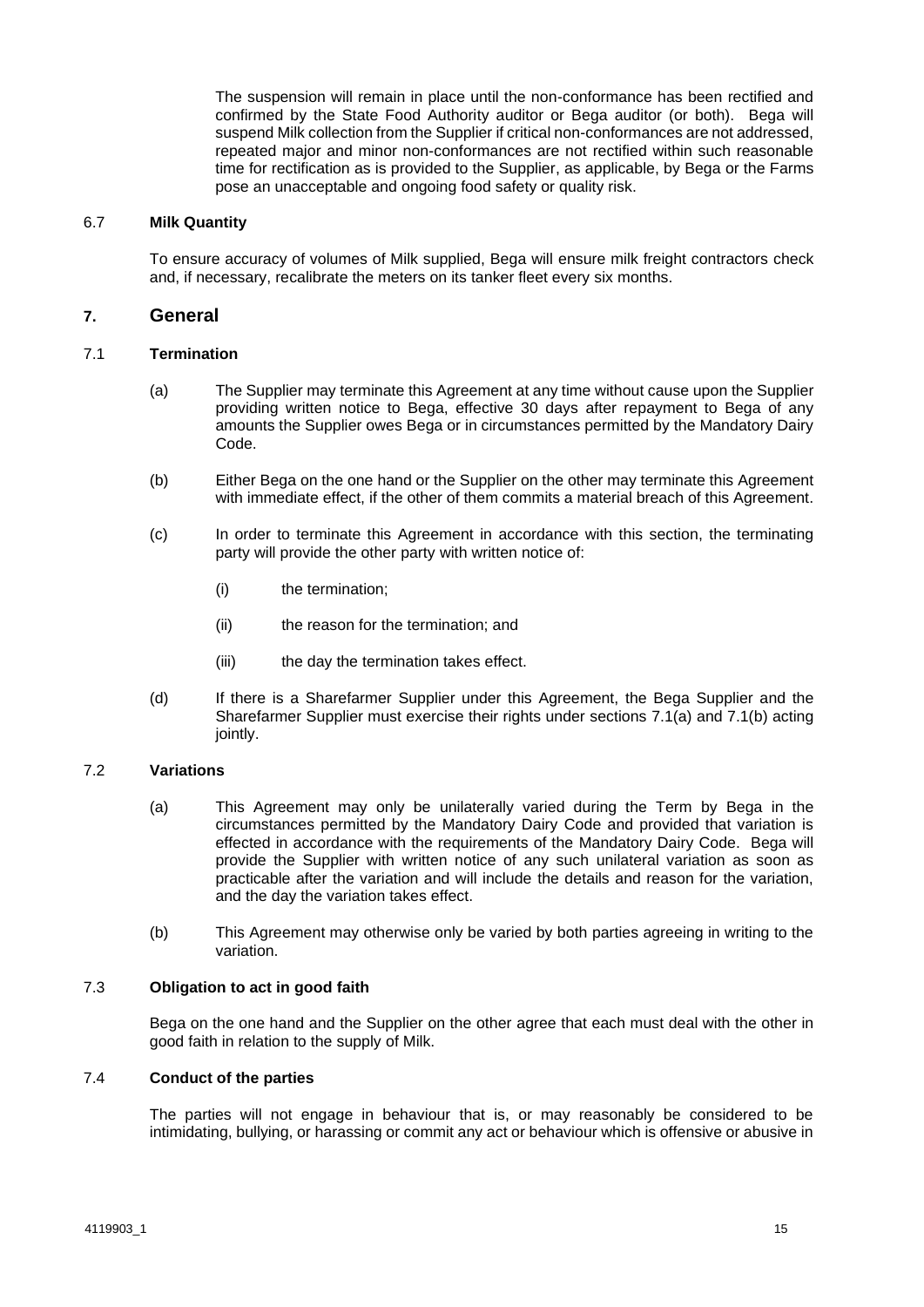connection with this Agreement. Breach of this section may constitute a material breach of this Agreement.

## 7.5 **Foreign Corrupt Practices Act**

The parties must comply with the U.S. Foreign Corrupt Practices Act (**FCPA)**. Bega prohibits all forms of bribery and requires all employees, agents, consultants, contractors and other parties acting on behalf of Bega to fully comply with any legal obligations. Breach of this section will be considered a material breach of this Agreement.

#### 7.6 **Compliance with the Mandatory Dairy Code**

This Agreement implements the required terms of the Mandatory Dairy Code and to the extent there is any inconsistency between the terms of this Agreement and the Mandatory Dairy Code, then the Mandatory Dairy Code prevails. If any part or whole of one or more provisions of this Agreement are non-compliant with the Mandatory Dairy Code, then any part or whole of one or more of those provisions will be severed from this Agreement and the validity, existence, legality and enforceability of the remaining provisions of this Agreement will not be affected, prejudiced or impaired.

#### 7.7 **Compliance with the Law**

The parties must at all times comply with the law when carrying out their obligations in connection with this Agreement.

#### 7.8 **Set off**

Bega may set off any amounts due to the Bega Supplier under this Agreement against any amounts due by the Bega Supplier to Bega under this Agreement. Bega may set off any amounts due to the Sharefarmer Supplier under this Agreement against any amounts due by the Sharefarmer Supplier to Bega under this Agreement.

#### <span id="page-15-1"></span>7.9 **Force Majeure**

The Supplier is not required to perform its obligations in this Agreement during the time the Supplier may be prevented from doing so by force majeure events such as floods, fires, or similar natural disasters. Bega is not required to perform its obligations in this Agreement during the time Bega may be prevented from doing so by force majeure events such as damage to or destruction of Bega's plant or manufacturing difficulties which are beyond the reasonable control of Bega (**Force Majeure Events**). In the event that Bega is prevented from collecting the Milk of the Supplier due to a Force Majeure Event, Bega may in its absolute discretion, make arrangements for the Supplier to be credited with the Milk in the vat and Bega will pay for that Milk at the applicable Monthly Minimum Price.

## 7.10 **Use of Information and Privacy**

Bega will use any personal information collected in the course of performance of this Agreement in accordance with the *Privacy Act 1988* (Cth) and the Bega Privacy Policy available at <https://begacheese.com.au/privacy-policy>/.

## <span id="page-15-0"></span>7.11 **Disputes**

- (a) If Bega on the one hand or the Supplier on the other (the **complainant**) has a complaint in relation to a matter arising under or in connection with this Agreement, the complainant must notify the other party (the **respondent**), in writing, of the following:
	- (i) the nature of the complaint;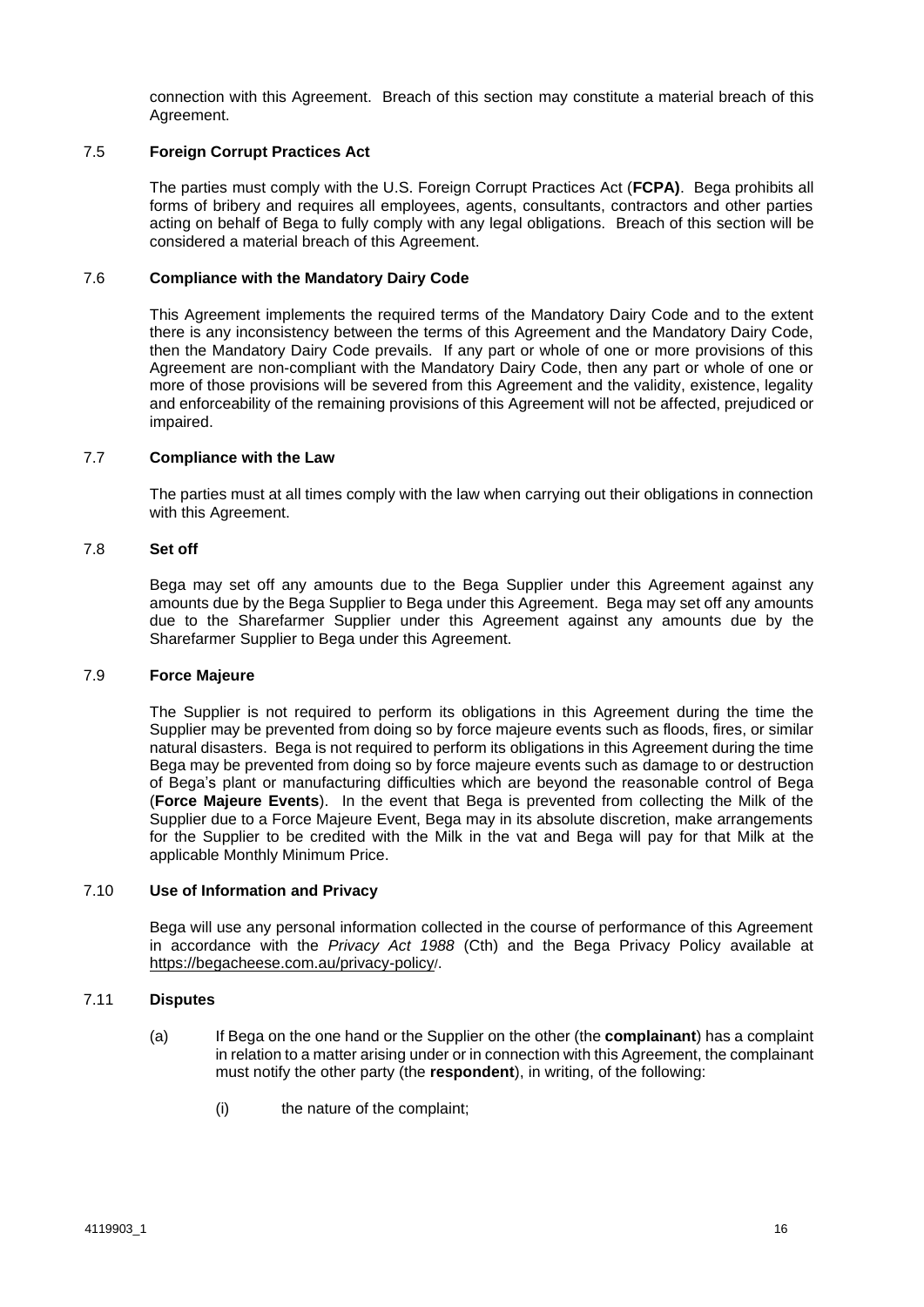- (ii) that the complainant wishes the complaint to be dealt with in accordance with the complaint handling procedure provided in the Agreement; and
- (iii) the outcome the complainant wants.
- (b) Bega's Complaint Handling Officer must manage the complaint in accordance with the procedure in this Agreement.
- <span id="page-16-0"></span>(c) Within five working days after receiving notice of the complaint under section [7.11\(a\),](#page-15-0) the respondent must give a written acknowledgement to the complainant stating:
	- (i) that notice of the complaint has been received; and
	- (ii) the steps to be taken to deal with the complaint.
- (d) The complainant and the respondent must attempt to resolve the complaint in accordance with the complaint handling procedure provided in this Agreement before taking action to resolve the complaint by mediation or arbitration.
- (e) If the complaint is not resolved in accordance with the complaint handling procedure provided in this Agreement within 60 days after the acknowledgement was given to the complainant under section [7.11\(c\)\(i\):](#page-16-0)
	- (i) the complaint must be referred to mediation in accordance with the Mandatory Dairy Code;
	- (ii) if mediation does not resolve the complaint, the complainant and the respondent may agree that the complaint be resolved by arbitration in accordance with the Mandatory Dairy Code.
- (f) The complainant may, at any time, withdraw the complaint by notice in writing to the respondent.

#### <span id="page-16-1"></span>7.12 **Trustees**

- (a) Unless the Supplier has told Bega that it is the trustee of a trust, the Supplier warrants that it is entering into this Agreement in its own capacity and not on behalf of any other person or as trustee of a trust.
- (b) If the Supplier has told Bega it is entering into this Agreement as a trustee, the Supplier enters into this Agreement on its own behalf and on behalf of the trust and the Supplier warrants to Bega that it:
	- (i) is either the sole trustee of the trust or if there are multiple trustees of the trust, all those trustees are listed as party to this Agreement;
	- (ii) has entered this Agreement for the trust's benefit and purpose and has arranged any required approvals for the trust's property to be bound to this Agreement;
	- (iii) has the power under the trust deed to enter into this Agreement, to fulfil its obligations under this Agreement, and to use the assets of the trust to pay any amount required in connection with this Agreement; and
	- (iv) has an unrestricted right to be fully indemnified out of the assets of the trust.
- (c) The Supplier acknowledges and agrees that Bega is entering into this Agreement on the basis that each of the warranties in this clause [7.12](#page-16-1) is true and will remain true throughout the Term.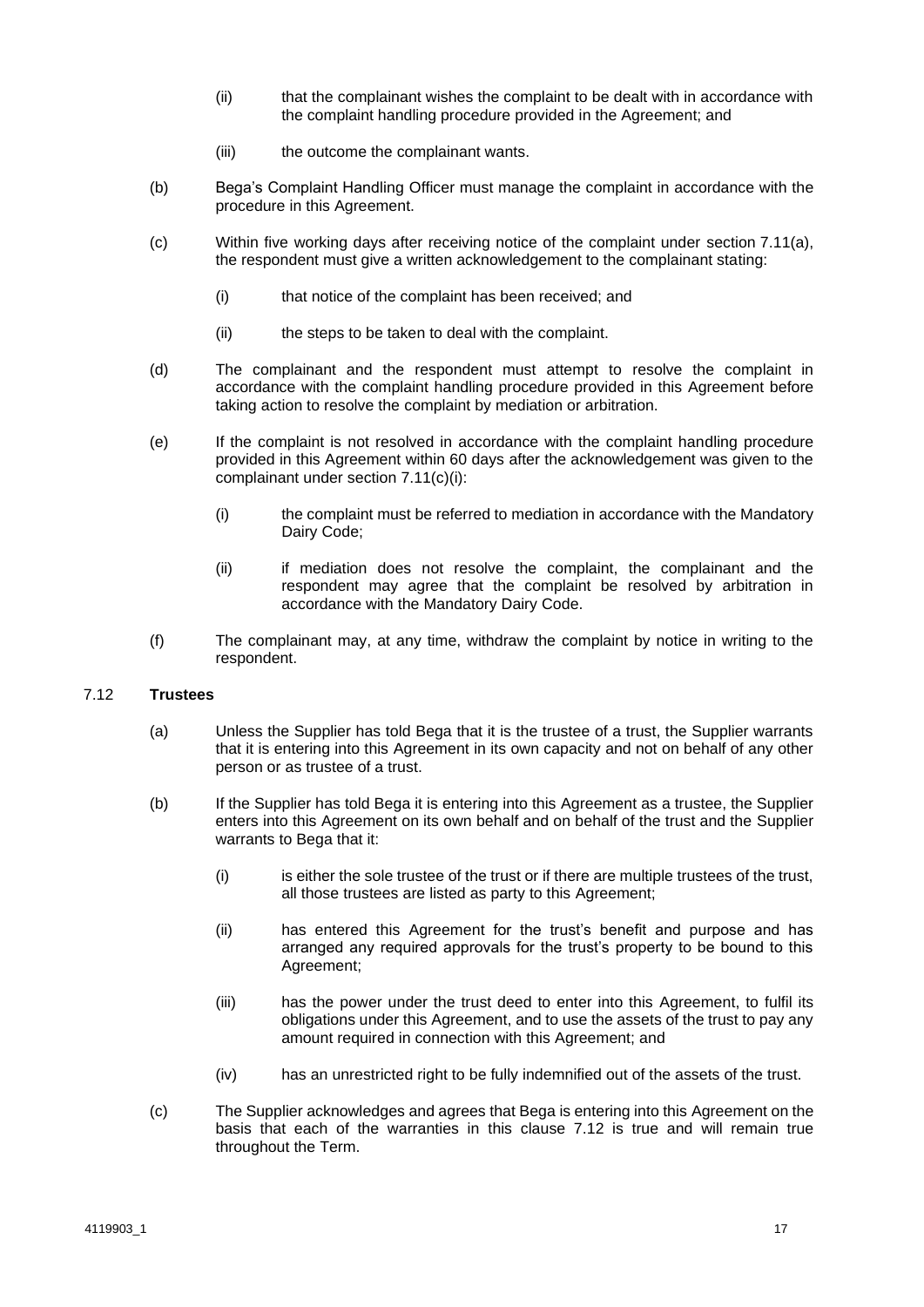#### 7.13 **Entire Agreement**

This Agreement supersedes all prior agreements, discussions, representations, negotiations and understandings and states all the terms of the Agreement between the parties in respect of its subject matter.

#### 7.14 **Governing law**

This Agreement is governed by the law of New South Wales and the parties submit to the nonexclusive jurisdiction of the courts of that State.

## **8. Definitions**

**Agreement** means this agreement.

**Applicable Pay Rate** means the pay rate determined in accordance with section [2.3.](#page-7-0)

**Bega Cheese Group** means Bega Cheese Limited and its subsidiaries.

**Bega Cheese On Farm Quality Assurance Program** means the program set out in the manual dated October 2018 provided by Bega to the Supplier at the same time as this Agreement is provided.

**BMCC** means bulk milk cell count.

**Commencement Date** means the date set out in **Item [2](#page-1-2)** of the Details.

**Complaint Handling Officer** means Bega Cheese Limited's Executive General Manager of Beverage Operations.

**Details** means the section entitled 'Details' at the front of this Agreement.

**Dumping Policy** has the meaning given in section [6.4.](#page-12-1)

**EMCI** means early milk collection index as developed by the University of Tasmania.

**Expiry Date** means the date set out in **Item [3](#page-1-3)** of the Details.

**Farms** means the farms located at the addresses specified in **Ite[m 1](#page-1-1)** of the Details from which the Supplier or (if applicable) the Sharefarmer must operate their dairy business.

**Fees for Services** has the meaning given in section [2.8.](#page-9-0)

**Financial Year** means a period commencing on 1 July if that date is a Monday, but otherwise commencing on the last Monday in June and in either case, ending 12 months later.

**Force Majeure Event** means an event as defined in section [7.9.](#page-15-1)

**Freight Fee** means the fee Bega will charge the Supplier for freighting the Supplier's Milk from the Farm to Bega at the rate set out in **Item [12](#page-4-2)** of the Details and in accordance with section [2.8.](#page-9-0)

**Fresh Milk** means Milk provided by the Supplier which meets the Fresh Specification requirements set out in column C of the Quality Table for each parameter set out in column A.

**Growth Incentive** means the incentive, the details for which are set out in section [2.7.](#page-8-1)

**Growth Incentive Baseline** means the growth incentive baseline defined in section [2.7.](#page-8-1)

**Growth Incentive Period** means the 12 months ending on the Expiry Date.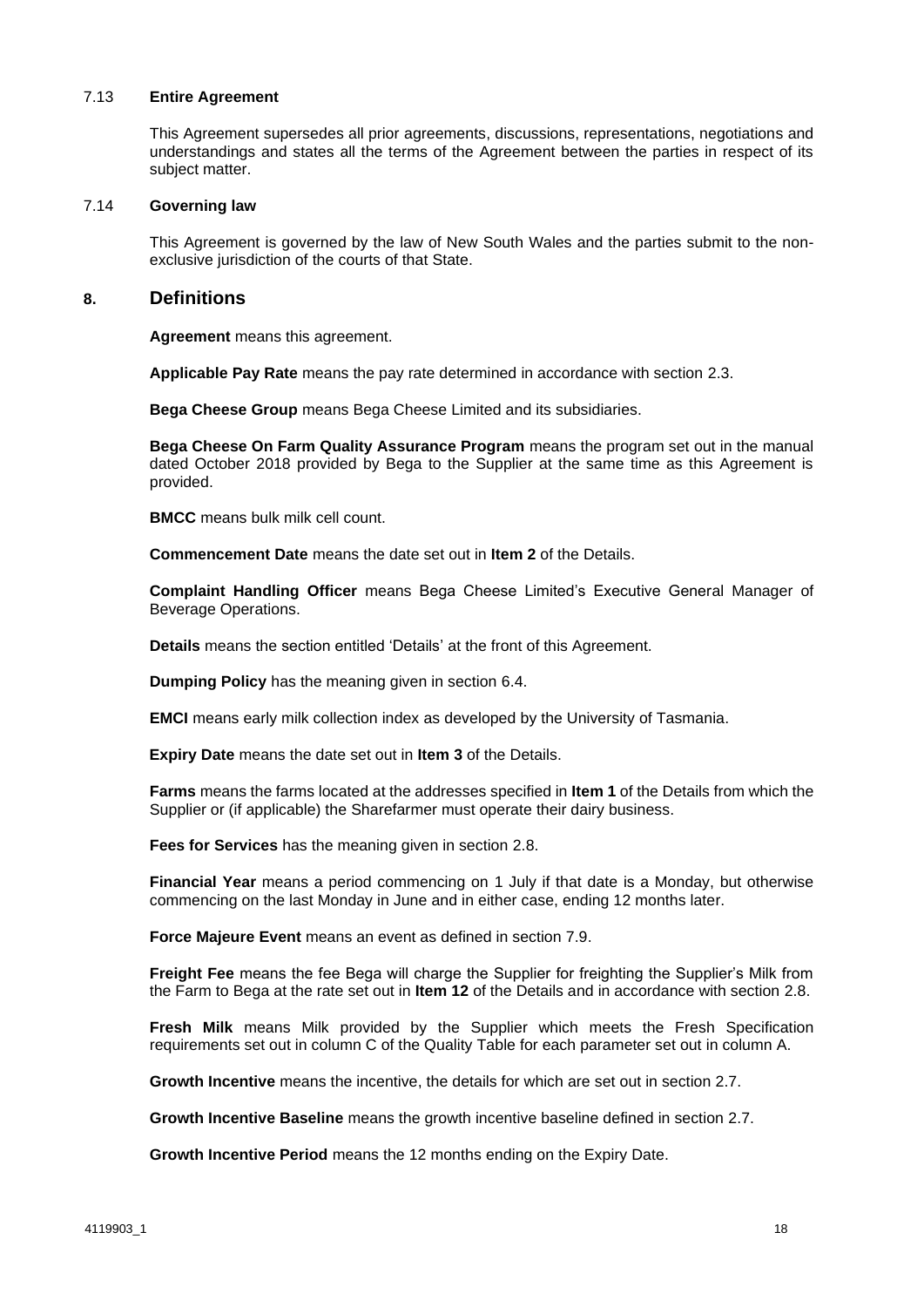**Industry Fees** has the meaning given in section [2.9.](#page-9-1)

**Mandatory Dairy Code** means the code to apply to the dairy industry introduced by the Australian Department of Agriculture and Water Resources with a commencement date of 1 January 2020.

**Milk** means bovine milk supplied and accepted under this Agreement.

**Milk Solids** means butterfat and protein.

**Monthly Payment** means the payment amount for Milk for the Production Month.

**Monthly Minimum Prices** means the prices to be paid each Production Month by Bega for Milk supplied by the Supplier as set out in **Item [6](#page-1-0)** of the Details.

**MPS 1** means the payment system described in section [2.3.](#page-7-0)

**MPS 2** means the payment system described in section [2.3.](#page-7-0)

**New Milk Baseline** means the new milk baseline as defined in section [2.6.](#page-8-0)

**New Milk Incentive** means the incentive, the details for which are set out in section [2.6.](#page-8-0)

**Poor Quality Milk** means Milk that fails to comply with the law, the Quality Standards or Food Safety Standards.

**Prior Deemed Milk Supply** has the meaning given in **Item [13](#page-4-0)** of the Details.

**Production Month** means the production months as described in **Item [6](#page-1-0)** of the Details which commence on the first day of a calendar month if that first day is a Monday, but if the first day is not a Monday, commence on the Monday immediately preceding the first day of the month, and end either four or five weeks later on the last Sunday of the relevant month.

**Productivity Incentive** means the incentive, the details for which are set out in section [2.5.](#page-7-1)

**QA System Audit** has the meaning in section [6.6\(b\).](#page-13-2)

**Quality Assessment Period** means a seven day period where Milk is assessed to determine if it meets the Quality Standards. There are four or five quality assessment periods per Production Month, depending on whether the Production Month is four or five weeks long.

**Quality Deductions** means those fees that Bega will charge the Supplier for breaches of the Quality Standards as set out in column G of the Quality Table or as set out in the Dumping Policy.

**Quality Review** has the meaning given in sectio[n 6.6\(b\).](#page-13-2)

**Quality Standards** means the standards that apply to Milk to be supplied to Bega as set out in Appendix A to this Agreement.

**Quality Table** means the table forming Part 2 of Appendix A, which is to be interpreted in accordance with Part 1 of Appendix A.

**Relevant Percentage** means the percentage of all monies payable by Bega under this Agreement to each of the Bega Supplier and the Sharefarmer Supplier as set out in **Item [4](#page-1-4)** of the Details.

**Resupply Procedure** means the resupply procedure set out in Part 3 of Appendix A referable to BMCC, Total Plate Count or Antibiotics/Inhibitory Substances.

**Special Conditions** means the special conditions, if any, set out in Appendix B to this Agreement.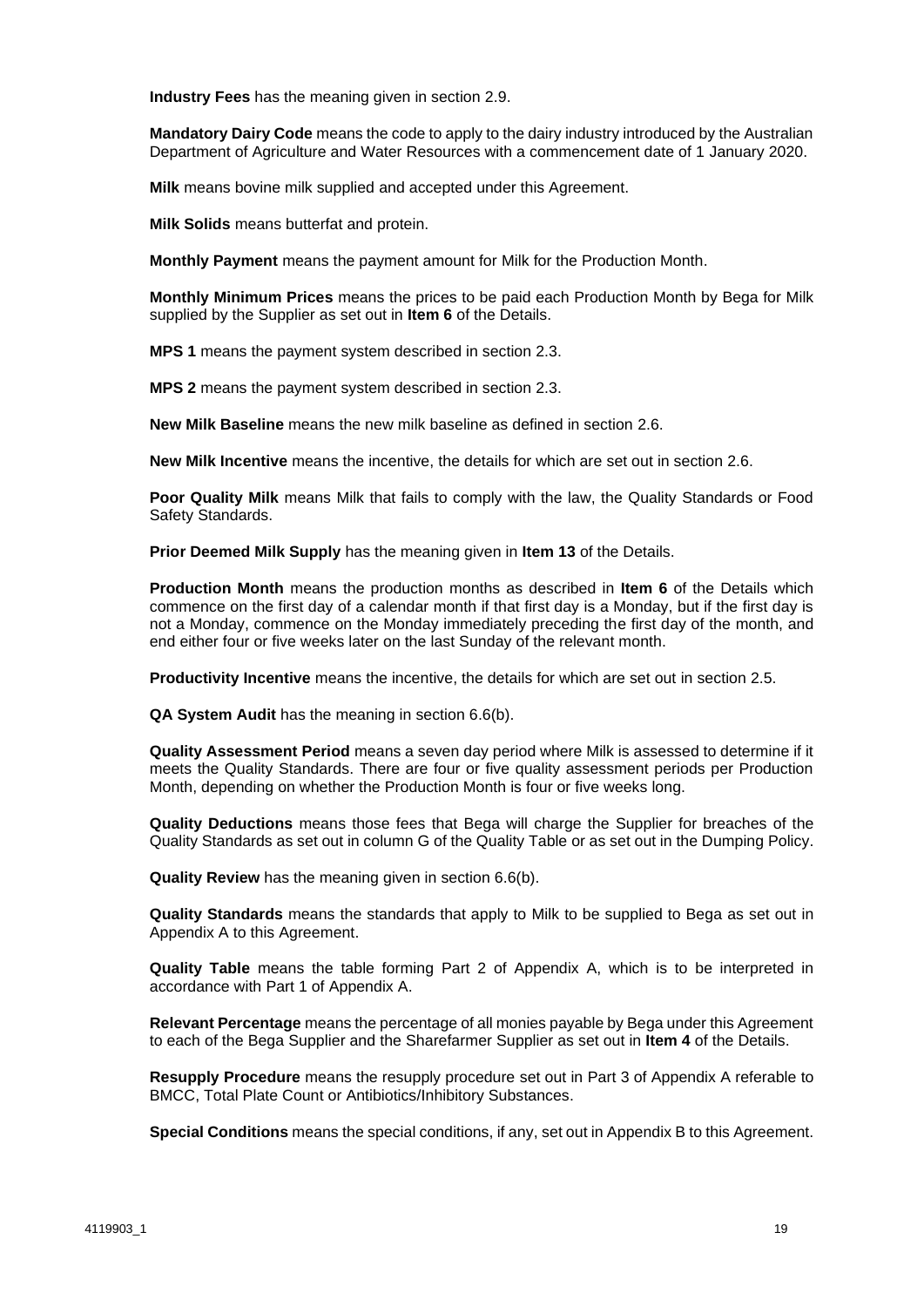**Stop Fee** means the fee Bega will charge the Supplier for picking up the Supplier's Milk at the rate set out in **Item [12](#page-4-2)** of the Details and in accordance with section [2.8.](#page-9-0)

**Supplier** means the person or entity (including any entity that is a partnership, sole trader or company) supplying Milk to Bega under this Agreement, being the Bega Supplier and, if applicable, the Sharefarmer Supplier whose details are set out on the front page of this Agreement.

**Term** has the meaning given in section [1.2.](#page-6-0)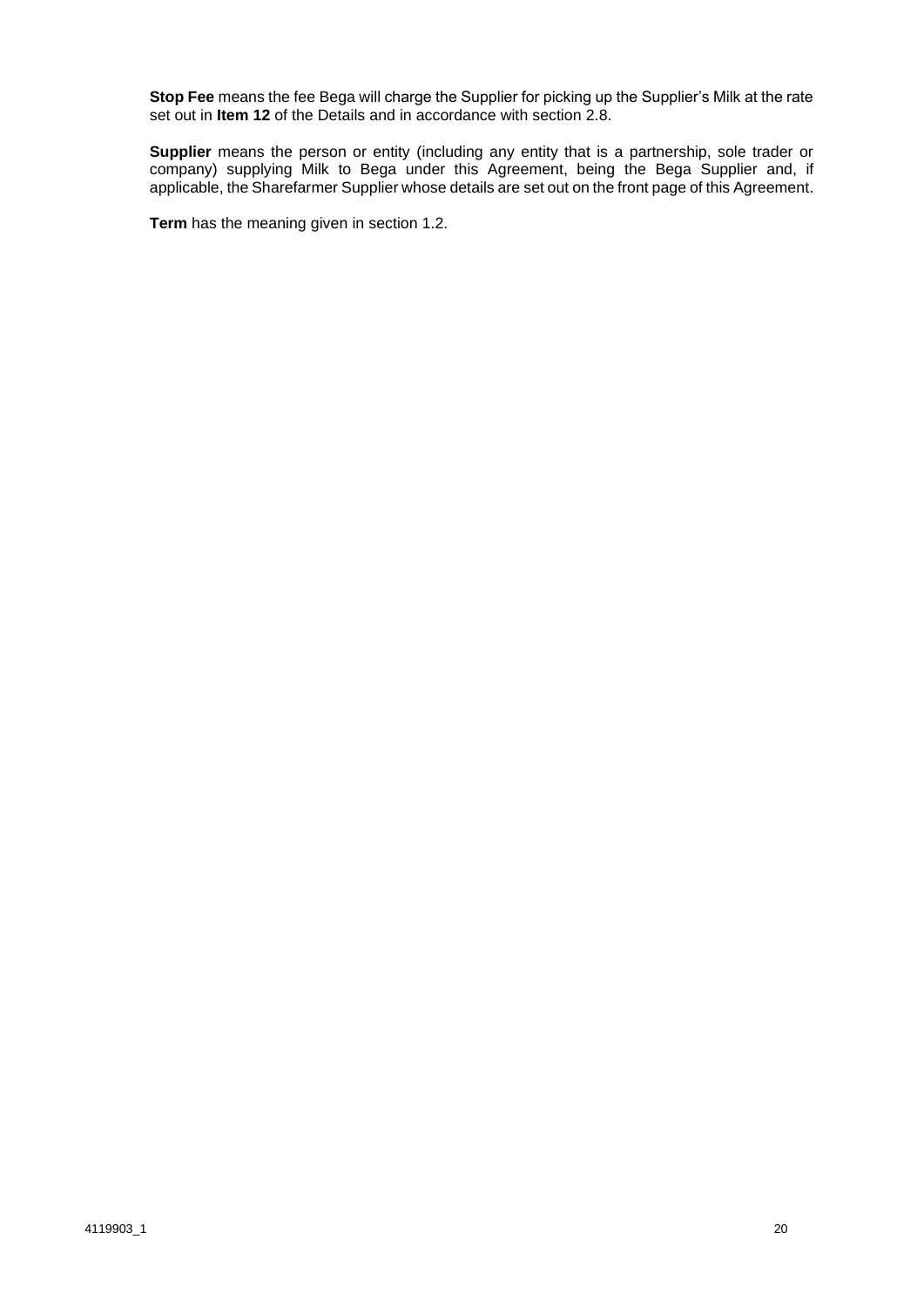## **Appendix A**

## **Quality Standards**

## **Part 1: Interpretation of Quality Table**

The Supplier is required to supply Fresh Milk to Bega during the Term, being Milk that complies with the specification for Fresh Milk set out in the Quality Table. This table should be read in the following way:

- (a) Milk must meet each of the parameters set out in column A of the Quality Table.
- (b) Milk will be tested by Bega at the times set out in column B. For instance, temperature will be tested in relation to each consignment of Milk supplied.
- (c) Milk must meet the specifications summarised in column C, which are also set out in greater detail in column I. For instance, the temperature of Milk supplied must be <5º C within 2 hours and 21 minutes from the end of milking.
- (d) If Milk does not comply with the specifications for Fresh Milk as summarised in column C, the Milk may still be accepted by Bega but Bega will be entitled to deduct the applicable quality deduction from the Monthly Minimum Prices for that Milk as set out in column G of the Quality Table. The amount of the deduction may depend on whether Milk falls within the Grade 2, Grade 3 or Grade 4 specifications set out in columns D to F of the Quality Table.
- (e) Bega will provide the Supplier with a written warning in the circumstances described in column I of the Quality Table.
- (f) If Milk fails to comply with the Quality Standards, Bega will:
	- (i) Reject and refuse to pay for the Milk if that is the consequence set out in column G or column I; or
	- (ii) as applicable deduct the cents per litre deductions set out in column G from the Monthly Minimum Price for that Milk; and
	- (iii) implement any further consequences set out in column I.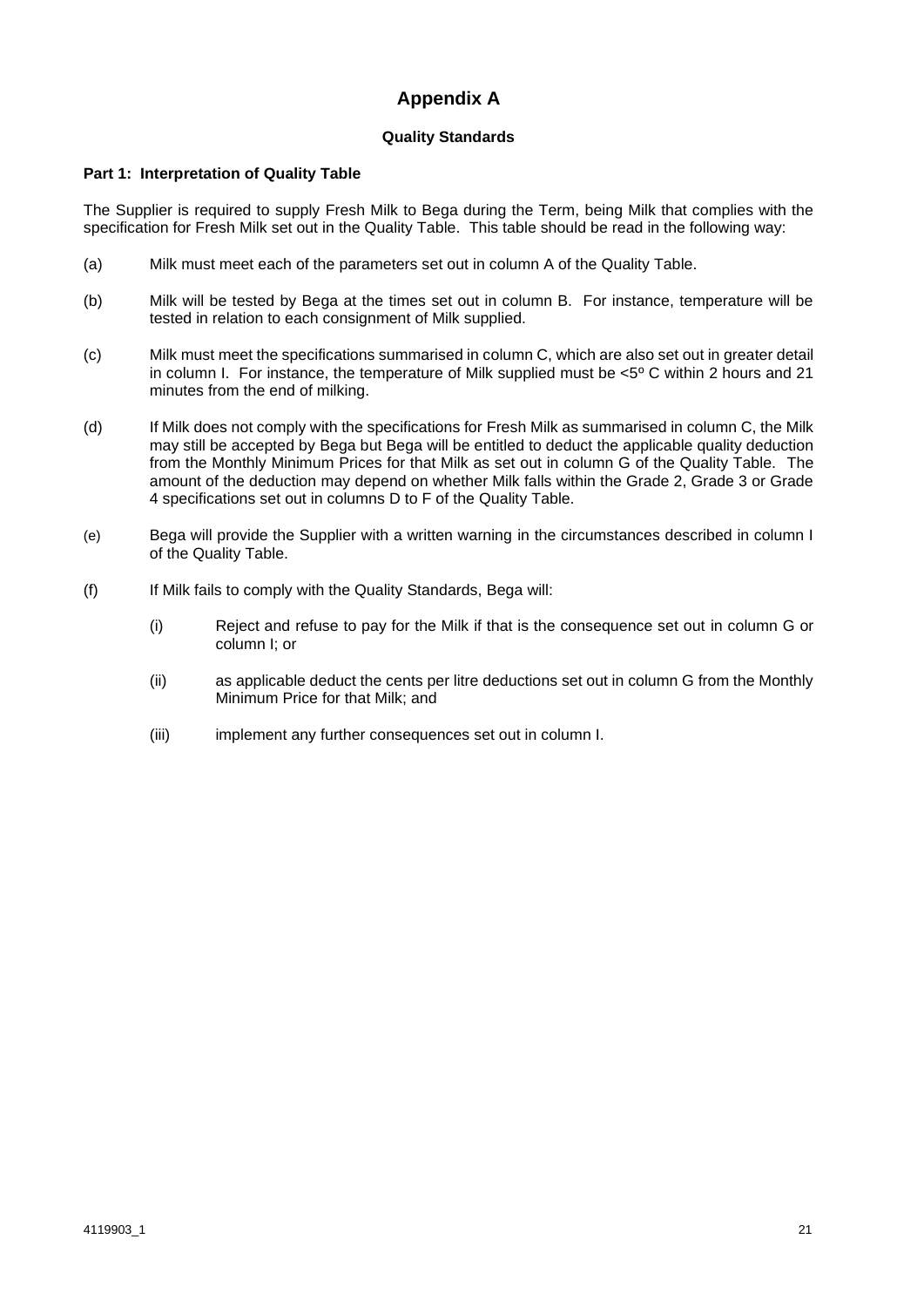# **Part 2: Quality Table**

| A: Parameter                                     | <b>B: Test</b><br><b>Frequency</b>                                      | C: Fresh<br><b>Specification</b>                                                                                                                                    | D: Grade 2<br><b>Specification</b> | E: Grade 3<br><b>Specification</b> | F: Grade 4<br><b>Specification</b>                      | <b>G: Quality</b><br><b>Deduction</b>                                                                                                                                 | H: Quality<br><b>Deduction</b><br><b>Basis</b> | I: Details of requirements and<br><b>Rejection conditions</b>                                                                                                                                                                                                                                                                                                                                            |
|--------------------------------------------------|-------------------------------------------------------------------------|---------------------------------------------------------------------------------------------------------------------------------------------------------------------|------------------------------------|------------------------------------|---------------------------------------------------------|-----------------------------------------------------------------------------------------------------------------------------------------------------------------------|------------------------------------------------|----------------------------------------------------------------------------------------------------------------------------------------------------------------------------------------------------------------------------------------------------------------------------------------------------------------------------------------------------------------------------------------------------------|
| Sensory                                          | Each<br>consignment                                                     | Creamy white free<br>flowing<br>appearance, fresh<br>clean smell. Free<br>from odours.<br>unpleasant<br>characteristics,<br>chemical<br>residues, foreign<br>matter | N/A                                | N/A                                | N/A                                                     | In accordance<br>with Dumping<br>Policy                                                                                                                               | Per<br>consignment                             | Milk is assessed by trained tanker<br>drivers on arrival at Farm and may<br>be rejected by those drivers if it<br>does not meet the Fresh<br>Specification and the Dumping<br>Policy will apply.                                                                                                                                                                                                         |
| Temperature                                      | Each<br>consignment                                                     | $< 5^{\circ}$ C within 2<br>hours 21 minutes<br>from the end of<br>milking                                                                                          | N/A                                | N/A                                | N/A                                                     | In accordance<br>with Dumping<br>Policy                                                                                                                               | Per<br>consignment                             | Bega may decide to collect Milk<br>prior to 2 hours 21 minutes after<br>milking at temperatures greater<br>than 5° C.<br>Bega uses the industry standard<br>EMCI for undertaking food safety<br>risk assessments on all Milk<br>temperatures greater than 5°C.<br>If such Milk is not within the Milk<br>Cooling Envelope of the EMCI,<br>Bega may reject the Milk and the<br>Dumping Policy will apply. |
| Antibiotics /<br>Inhibitory<br><b>Substances</b> | Randomly<br>once a month<br>and after any<br>positive tanker<br>results | Zero                                                                                                                                                                | N/A                                | N/A                                | Presence of<br>antibiotics/<br>inhibitory<br>substances | 10 cents/Ltr, but<br>if the Supplier<br>has self-<br>reported the<br>suspected<br>breach, the<br>consequence is<br>in accordance<br>with the<br><b>Dumping Policy</b> | Weekly                                         | The Quality Deduction in column<br>G will be applied if there is a<br>positive test result for<br>antibiotics/inhibitory substances<br>and collection of Milk will cease<br>immediately.<br>Resupply Procedure will apply.<br>. —<br>A Quality Review will be<br>undertaken if there is a positive<br>result.                                                                                            |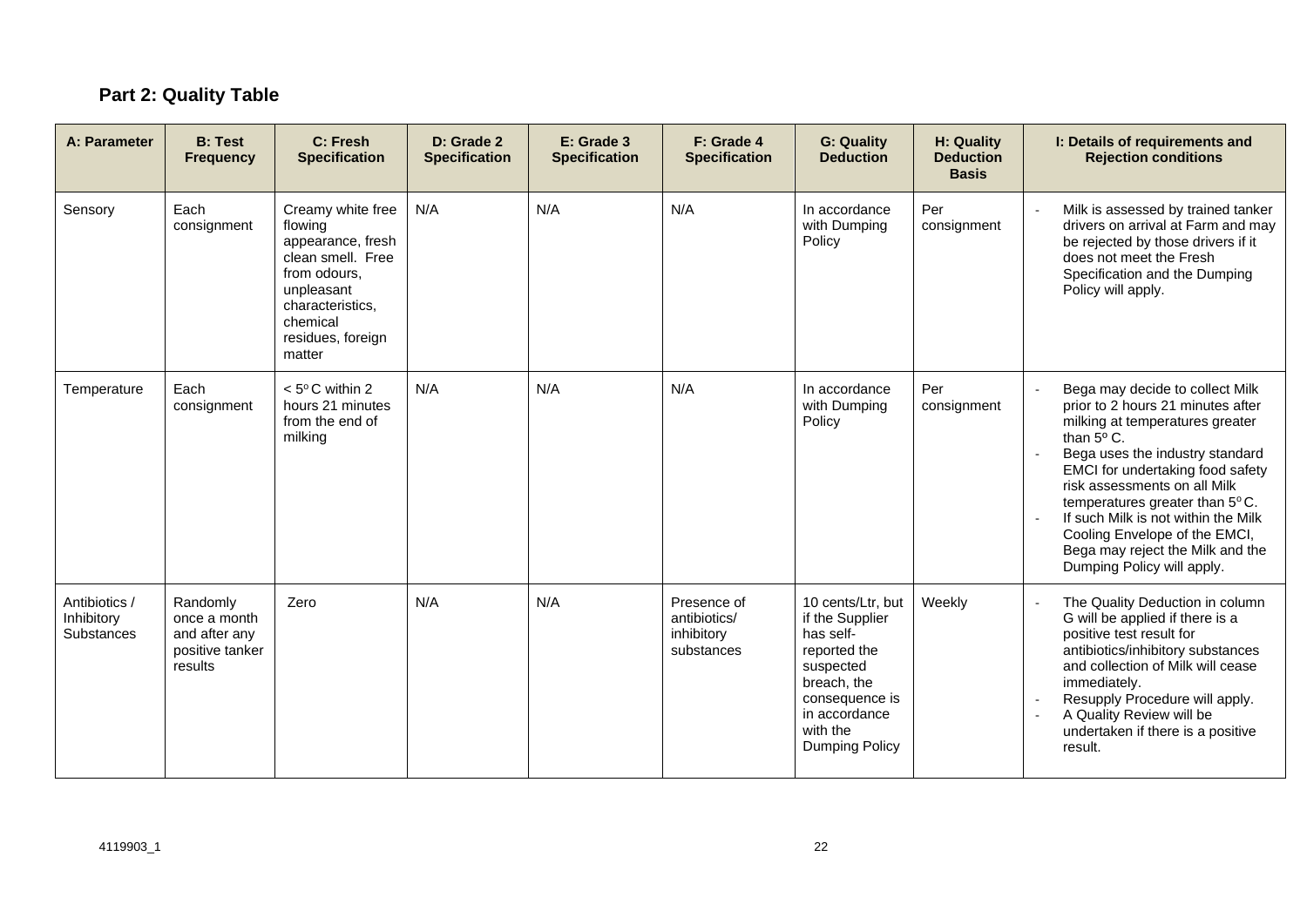| A: Parameter                     | <b>B: Test</b><br><b>Frequency</b>          | C: Fresh<br><b>Specification</b> | D: Grade 2<br><b>Specification</b> | E: Grade 3<br><b>Specification</b> | F: Grade 4<br><b>Specification</b> | <b>G: Quality</b><br><b>Deduction</b>                                                                                                                                                                        | H: Quality<br><b>Deduction</b><br><b>Basis</b>                                                                                   | I: Details of requirements and<br><b>Rejection conditions</b>                                                                                                                                                                                                                                                                                                                                                                                                                                                                                                                                                                                                                                                     |
|----------------------------------|---------------------------------------------|----------------------------------|------------------------------------|------------------------------------|------------------------------------|--------------------------------------------------------------------------------------------------------------------------------------------------------------------------------------------------------------|----------------------------------------------------------------------------------------------------------------------------------|-------------------------------------------------------------------------------------------------------------------------------------------------------------------------------------------------------------------------------------------------------------------------------------------------------------------------------------------------------------------------------------------------------------------------------------------------------------------------------------------------------------------------------------------------------------------------------------------------------------------------------------------------------------------------------------------------------------------|
| <b>BMCC</b>                      | Each<br>consignment                         | <225,000 c/mL                    | ≥225,000 to<br><300,000 c/mL       | ≥300,000 to<br><400,000 c/mL       | ≥400,000 c/mL                      | Grade 2 Milk -<br>1 cent/Ltr<br>deduction<br>Grade 3 Milk -<br>3 cents/Ltr<br>deduction<br>Grade 4 Milk -<br>5 cents/Ltr<br>deduction                                                                        | Weekly                                                                                                                           | Weekly weighted average is<br>converted into a 13 week<br>geometric mean for calculation of<br>Quality Deductions.<br>BMCC Geometric Mean ≥<br>400,000 c/mL for 13 consecutive<br>weeks indicates Poor Quality Milk<br>and collection will be suspended.<br><b>BMCC Resupply Procedure will</b><br>apply.                                                                                                                                                                                                                                                                                                                                                                                                         |
| <b>BMCC</b><br>Geometric<br>Mean | 13 Week<br>Geometric<br>Mean                | <400,000 c/mL                    | N/A                                | N/A                                | N/A                                | N/A                                                                                                                                                                                                          | N/A                                                                                                                              | BMCC Geometric Mean ≥<br>400,000 c/mL for 13 consecutive<br>weeks indicates Poor Quality Milk<br>and collection will be suspended.<br><b>BMCC Resupply Procedure will</b><br>apply.                                                                                                                                                                                                                                                                                                                                                                                                                                                                                                                               |
| <b>TPC</b><br>(Bactoscan)        | Once per<br>Quality<br>Assessment<br>Period | <20,000 cfu/mL                   | ≥20,000 to<br><50,000 cfu/mL       | ≥50,000 to<br><100,000 cfu/mL      | ≥100,000 cfu/mL                    | Grade 2 Milk -<br>1 cents/Ltr<br>deduction<br>Grade 3 Milk -<br>3 cents/Ltr<br>deduction<br>Grade 4 Milk -<br>5 cents/Ltr<br>deduction<br>No payment for<br>relevant Milk in<br>circumstances<br>in column I | Per<br>consignment<br>for the fifth<br>daily test result<br>and any<br>subsequent<br>high tests in a<br>month as per<br>column I | ≥20,000 cfu/mL triggers daily tests<br>commencing at the next available<br>consignment's sample and with<br>testing continuing until back within<br>Fresh specification.<br>The first four daily test results<br>≥20,000 cfu/mL are considered<br>warning results and attract no<br>deduction.<br>The fifth daily test result ≥20,000<br>cfu/mL and any subsequent test<br>result ≥20,000 cfu/mL in the same<br>month attracts a Quality Deduction.<br>Samples ≥100,000 cfu/mL indicate<br>Poor Quality Milk. A check sample<br>will be collected to confirm the<br>result. Where the check test is<br>≥100,000 cfu/mL, no payment will<br>be made for that consignment of<br>milk. Collections will be suspended |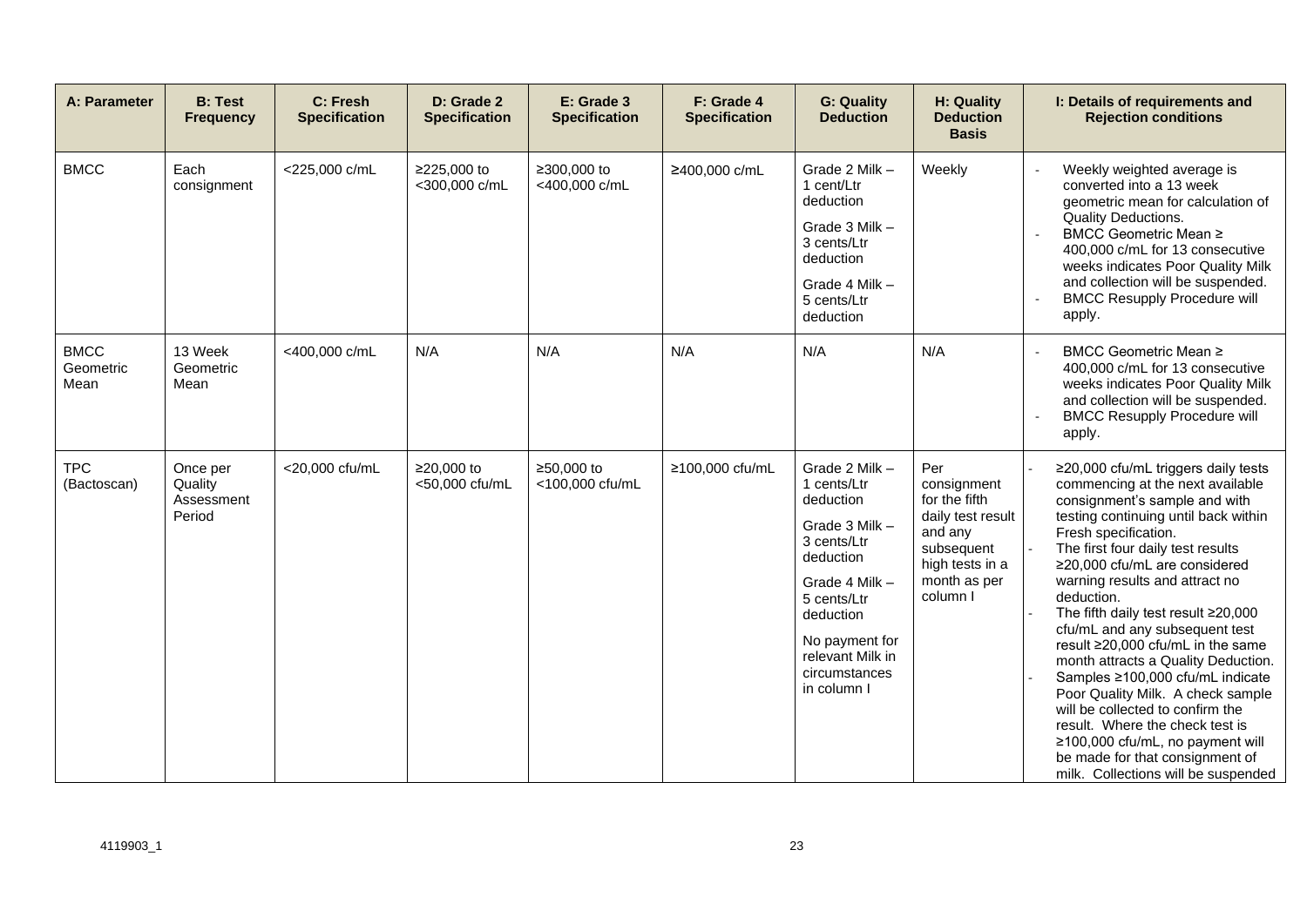| A: Parameter                    | <b>B: Test</b><br><b>Frequency</b>          | C: Fresh<br><b>Specification</b> | D: Grade 2<br><b>Specification</b> | E: Grade 3<br><b>Specification</b> | F: Grade 4<br><b>Specification</b> | <b>G: Quality</b><br><b>Deduction</b>      | H: Quality<br><b>Deduction</b><br><b>Basis</b> | I: Details of requirements and<br><b>Rejection conditions</b>                                                                                                                                                                                                                                                                                                                                                                                                 |
|---------------------------------|---------------------------------------------|----------------------------------|------------------------------------|------------------------------------|------------------------------------|--------------------------------------------|------------------------------------------------|---------------------------------------------------------------------------------------------------------------------------------------------------------------------------------------------------------------------------------------------------------------------------------------------------------------------------------------------------------------------------------------------------------------------------------------------------------------|
|                                 |                                             |                                  |                                    |                                    |                                    |                                            |                                                | until the result is confirmed to be<br><100,000 cfu/mL.<br>TPC Resupply Procedure will<br>apply.                                                                                                                                                                                                                                                                                                                                                              |
| <b>TPC</b><br>Geometric<br>Mean | 8 Week<br>Geometric<br>Mean                 | <100,000 cfu/mL                  | N/A                                | N/A                                | N/A                                | N/A                                        | Per<br>consignment                             | TPC Geometric Mean ≥100,000<br>cfu/mL for 8 consecutive weeks<br>indicates Poor Quality Milk and<br>collection will be suspended.<br><b>TPC Resupply Procedure will</b><br>apply.                                                                                                                                                                                                                                                                             |
| <b>Thermodurics</b>             | Once per<br>Quality<br>Assessment<br>Period | <2,000 cfu/mL                    | $≥2,000$ to<br><5,000 cfu/mL       | ≥5,000 cfu/mL                      | N/A                                | Grade 3 Milk - 3<br>cents/Ltr<br>deduction | Per<br>consignment                             | $\geq$ 2,000 to <5,000 cfu/mL triggers a<br>warning.<br>≥5,000 cfu/mL triggers daily tests<br>commencing at the next available<br>sample with testing continuing<br>daily until back within specification.<br>The first four daily test results<br>≥5,000 cfu/mL are considered<br>warning results and attract no<br>deduction. The fifth daily test result<br>≥5,000 cfu/mL and any<br>subsequent test results ≥5,000<br>cfu/mL attract a Quality Deduction. |
| Colostrum                       | As required                                 | $< 3\%$                          | N/A                                | N/A                                | $\geq 3\%$                         | Grade 4 Milk - 3<br>cents/Ltr<br>deduction | Per<br>consignment                             | $\geq$ 3% triggers daily tests<br>commencing at the next available<br>sample with testing continuing<br>daily until back within specification.<br>The first four daily test results ≥3%<br>are considered warning results<br>and attract no deduction.<br>The fifth daily test result $\geq$ 3% and<br>any subsequent test results $\geq 3\%$<br>attract a Quality Deduction.                                                                                 |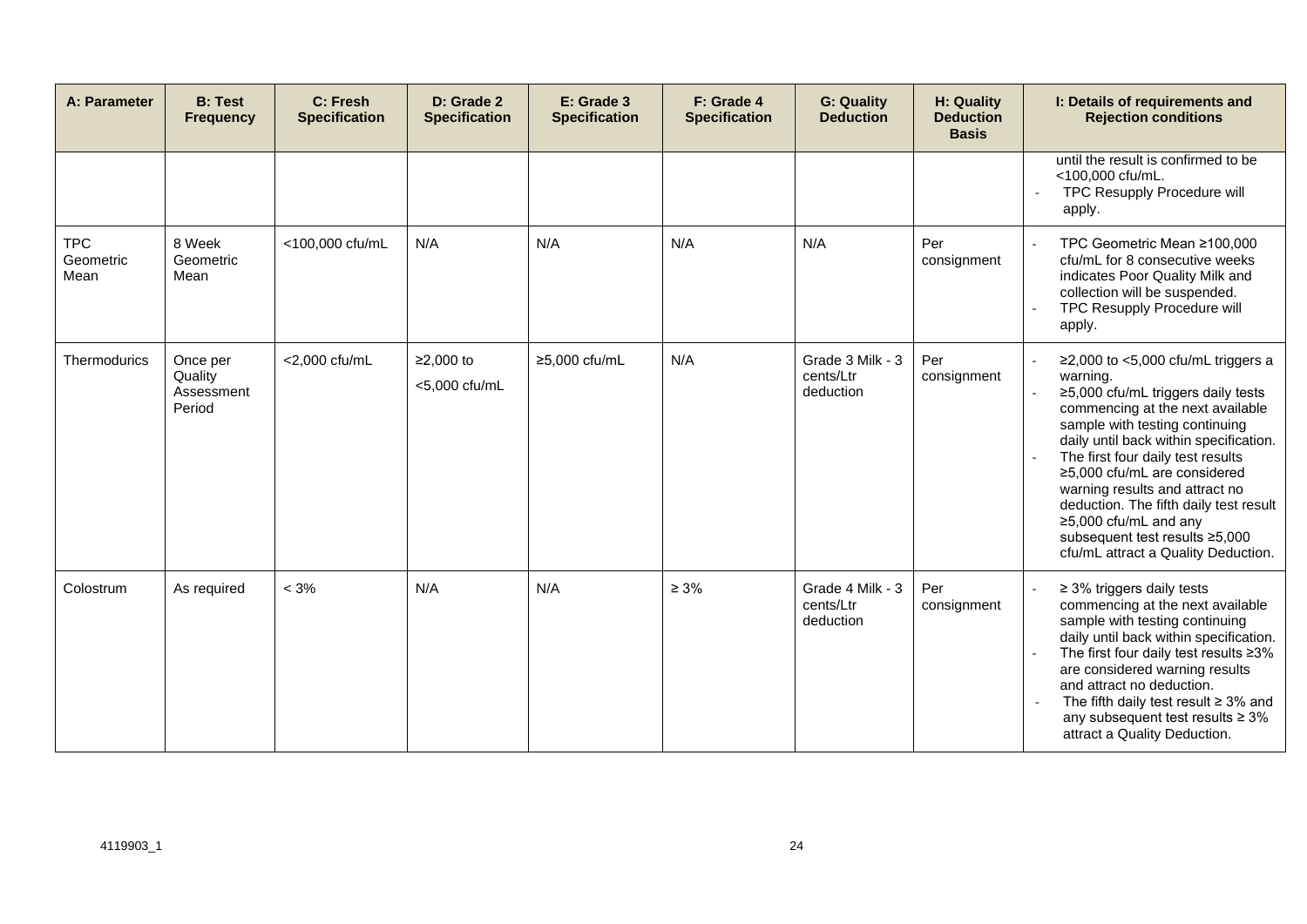| A: Parameter                                   | <b>B: Test</b><br><b>Frequency</b>                                             | C: Fresh<br><b>Specification</b> | D: Grade 2<br><b>Specification</b> | E: Grade 3<br><b>Specification</b> | F: Grade 4<br><b>Specification</b> | <b>G: Quality</b><br><b>Deduction</b>      | H: Quality<br><b>Deduction</b><br><b>Basis</b> | I: Details of requirements and<br><b>Rejection conditions</b>                                                                                                                                                                                                                 |
|------------------------------------------------|--------------------------------------------------------------------------------|----------------------------------|------------------------------------|------------------------------------|------------------------------------|--------------------------------------------|------------------------------------------------|-------------------------------------------------------------------------------------------------------------------------------------------------------------------------------------------------------------------------------------------------------------------------------|
| Sediment                                       | Randomly<br>once each<br>month and<br>after any<br>positive tanker<br>results. | Absent                           | N/A                                | N/A                                | Present                            | Grade 4 Milk - 3<br>cents/Ltr<br>deduction | Per<br>consignment                             | First sample present for sediment<br>attracts a warning.<br>Daily testing commences until<br>samples test absent of sediment.<br>Second and subsequent samples<br>attract Quality Deduction.<br>Collections will be suspended if<br>corrective actions are not<br>undertaken. |
| Quaternary<br>Ammonium<br>Compounds<br>(QAC's) | As required                                                                    | $< 0.1$ mg/kg                    | N/A                                | N/A                                | $\geq 0.1$ mg/kg                   | Nil                                        | Nil                                            | Supplier will be notified of an<br>unsatisfactory result.<br>Triggers Quality Review.<br>$\sim$<br>Collections will be suspended if<br>corrective actions are not<br>undertaken.                                                                                              |
| lodine                                         | As required                                                                    | <40 ug/100g                      | N/A                                | N/A                                | ≥40 ug/100g                        | Nil                                        | Nil                                            | Supplier will be notified of an<br>unsatisfactory result.<br>Triggers Quality Review.<br>Collections may be suspended if<br>corrective actions are not<br>undertaken.                                                                                                         |

For the purposes of this Quality Table, tests that occur weekly will occur once per week from Monday - Sunday.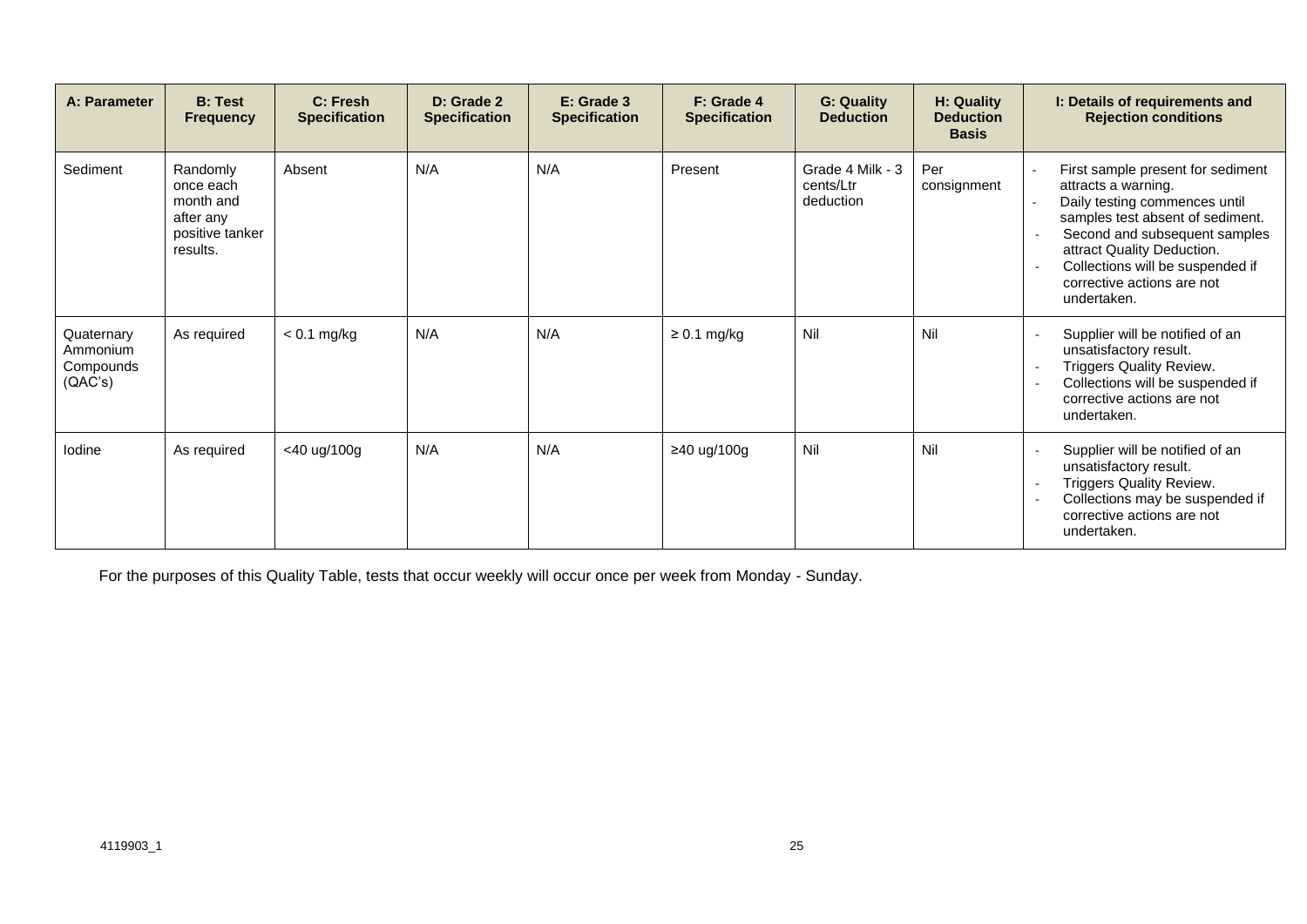#### **Part 3: Resupply Procedure**

The aim of this procedure is to provide a re-supply path for Suppliers who have been suspended from supplying Bega due to Milk breaching the BMCC, TPC or Antibiotics/Inhibitory Substances parameters for Fresh Milk as set out in the Quality Table.

#### (a) **BMCC**

- The Supplier must demonstrate they have taken corrective action to address the issue before resupply can commence.
- The Supplier can dry off the whole herd for a minimum of four consecutive weeks and recommence supply after this time. Previous history will not be used in calculating the 13 week geometric mean or for other Quality Deductions.
- If the Supplier wishes to recommence supply earlier than the minimum four weeks then the Supplier must provide four consecutive milking samples to Bega that meet the BMCC parameters for Fresh Milk set out in the Quality Table.
- BMCC results for Milk collected for the next seven days must meet the BMCC parameters for Fresh Milk set out in column C of the Quality Table. If the results are above this then collections will again cease immediately for a period of seven days and the Supplier must commence the resupply procedure again.

#### (b) **Total Plate Count (TPC)**

- The Supplier must demonstrate that the Supplier has taken corrective action to address the issue.
- Three sequential complete milkings must be below 100,000 cfu/mL.
- Samples must be presented to a testing company approved by Bega.
- If the test results are  $100,000$  cfu/mL or greater for any one of the three samples, collections will not recommence and the Supplier must commence the resupply procedure again.
- TPC results for Milk collected for the seven days after resupply has commenced must meet the TPC parameter for Fresh Milk set out in column C of the Quality Table. If the results are above this then collections will cease immediately for a period of seven days and the Supplier must commence the resupply procedure again.

#### (c) **Antibiotics/Inhibitory Substances**

- A sample of the next milking must test negative for antibiotics/inhibitory substances to enable resupply. Collections will not recommence until Milk has tested negative.
- Samples must be presented to a testing company approved by Bega.
- Note seasonal calving herds must present a sample for testing prior to recommencing supply. Sample must test negative for antibiotics/inhibitory substances before collections will recommence.

#### (d) **Generally**

Resupply in any of the above cases will commence at the next convenient time for the tanker collection. No more than four milkings will be collected and all other Quality Standards for Fresh Milk must be met.